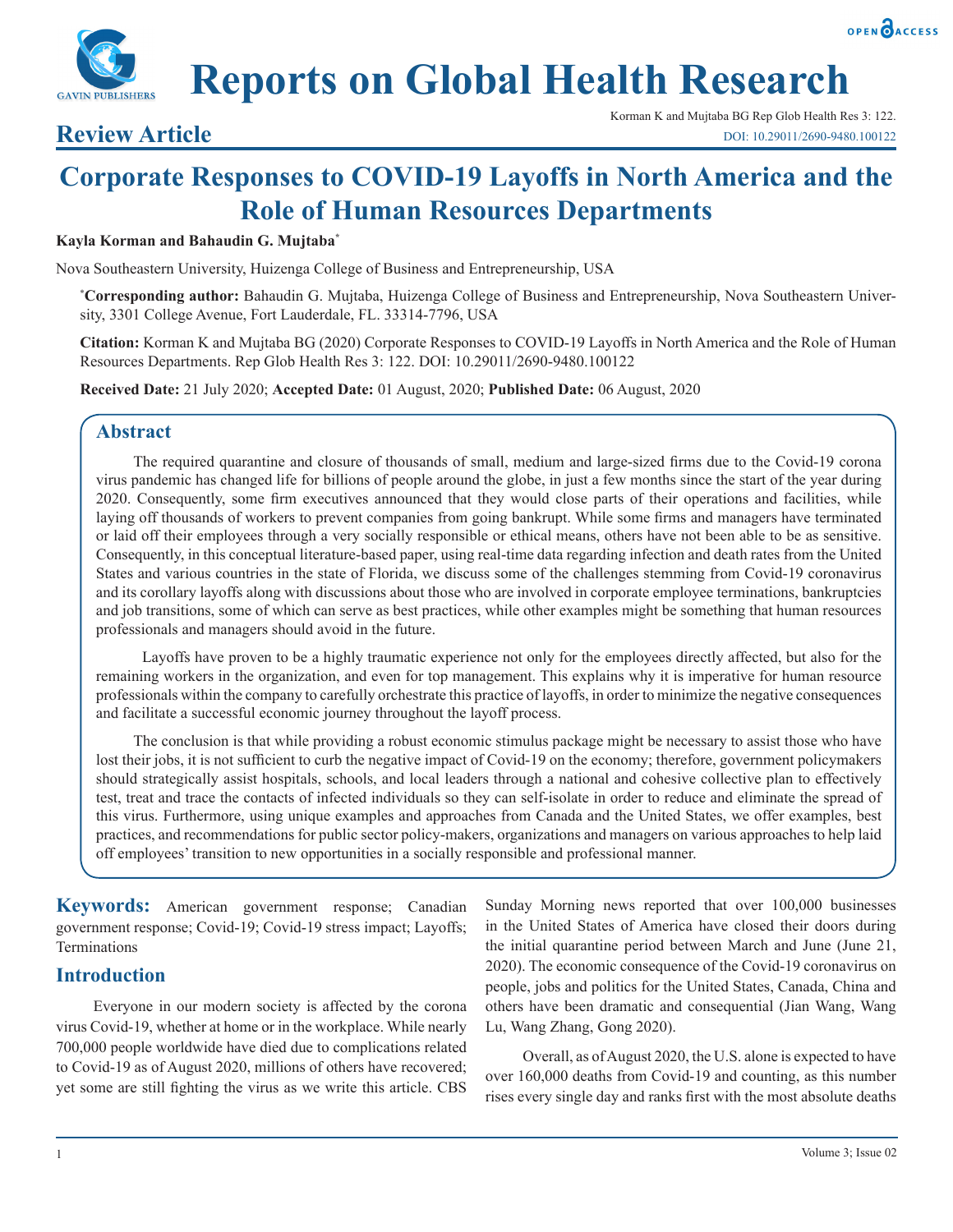in the world. As per the report produced by Dr. Rolando M. Ochoa (see Table 1), the U.S. death toll from Covid-19 is now likely to reach 200,000 by the year's end. From the May-June data we can see that unfortunately the death rate grew in a week by 6,924 or 7%; one week earlier, it grew by 9% and the previous weeks by 12%, 17%, 28%, 33%, 78% and 178%. These numbers show a downward trend in the additional deaths added in the U.S." (Personal Communication with Dr. Rolando M. Ochoa, June 2, 2020). Similarly, the world total deaths of Covid-19 grew by 29,287 or 8% on the first week of June 2020; just over two weeks earlier on May 19, the world deaths grew by 34,312 or 11%; on the previous weeks, deaths grew by 9%, 14%, 19%, 23%, 112 % and 25%. The good news is that the survival rate in the world continues to be around 94% (Ochoa, 2020). While many individuals are able to successfully recover from Covid-19, about 40 million Americans lost their jobs and are dealing with the economic, financial and psychological consequences of company furloughs, layoffs and unemployment.

| Location      | Population    | Rank           | Infected  | Infected to<br>Population | Rank           | Deaths  | Rank           |
|---------------|---------------|----------------|-----------|---------------------------|----------------|---------|----------------|
| U.S.A.        | 331,002,651   | 3              | 1,811,277 | 0.55%                     |                | 105,147 |                |
| Russia        | 145,934,462   | 9              | 423,186   | $0.29\%$                  | 7              | 5,031   | 12             |
| Spain         | 46,754,778    | 30             | 239,638   | 0.51%                     | $\overline{2}$ | 27,127  | 6              |
| Italy         | 60,461,826    | 23             | 233,197   | $0.39\%$                  | 4              | 33,475  | 3              |
| Germany       | 83,783,942    | 19             | 183,771   | $0.22\%$                  | 11             | 8,557   | 8              |
| <b>Brazil</b> | 212,559,417   | 6              | 526,447   | 0.25%                     | 9              | 29,937  | 4              |
| France        | 65,273,511    | 22             | 189,348   | 0.29%                     | 6              | 28,836  | 5              |
| China         | 1,439,323,776 | $\mathbf{1}$   | 84,160    | 0.01%                     | 16             | 4,638   | 13             |
| Iran          | 83,992,949    | 18             | 154,345   | 0.18%                     | 13             | 7,878   | 9              |
| India         | 1,380,004,385 | $\overline{2}$ | 199,613   | 0.01%                     | 15             | 5,610   | 11             |
| U.K.          | 67,886,011    | 21             | 277,736   | 0.41%                     | 3              | 39,127  | $\overline{2}$ |
| Turkey        | 84,339,067    | 17             | 164,769   | $0.20\%$                  | 12             | 4,563   | 14             |
| Switzerland   | 8,654,622     | 101            | 30,874    | 0.36%                     | 5              | 1,920   | 16             |
| Mexico        | 126,577,691   | 10             | 53,435    | 0.04%                     | 14             | 10,167  | $\tau$         |
| Canada        | 37,672,500    | 38             | 93,288    | 0.25%                     | 10             | 7,424   | 10             |
| FL, USA       | 21,761,560    | N/A            | 56,830    | 0.26%                     | 8              | 2,460   | 15             |
| World         | 7,783,954,813 |                | 6,289,259 | 0.08%                     |                | 375,987 |                |

Source: Ochoa (2020). Personal Communication with Rolando M. Ochoa, June 2, 2020. Table data obtained from John Hopkins University site by Rolando Ochoa.

**Table 1:** Covid-19 Deaths and Infection Rates (as of June 2, 2020).

The notion of layoffs and the incentives encouraging this practice is unique and peculiar for each organization. With unstable market conditions and dynamic external factors that strongly influence industries and their strength, the economy itself is heavily related to and dependent on the health of society. Considering this elevated reliance on environmental and social wealth, severe consequences can arise when these elements are compromised (Bond and Goldstein, 2015; Bercovici, 2013; Bergström & Arman, 2016). With the rise and spread of Covid-19 throughout the planet, global economies have been compromised, forcing companies to shut down or engage in employee dismissals, also known as layoffs (Bolsu, 2020; Chanet & Thomas, 2020; Conley, 2020; De Leon, 2020; Diamond, 2020; Fallon, 2020; Families First Coronavirus Response Act, 2020; Foran, Raju, Byrd, & Barrett, 2020; Gimbel, 2020; Greesonbach, 2020; Gregory, 2020; Grossman, 2020; Iacurci, 2020). A common practice, typically occurring when companies downsize, is using layoffs as a means to reduce overall expenses. However, with these actions come countless consequences for both the organization and the terminated employee.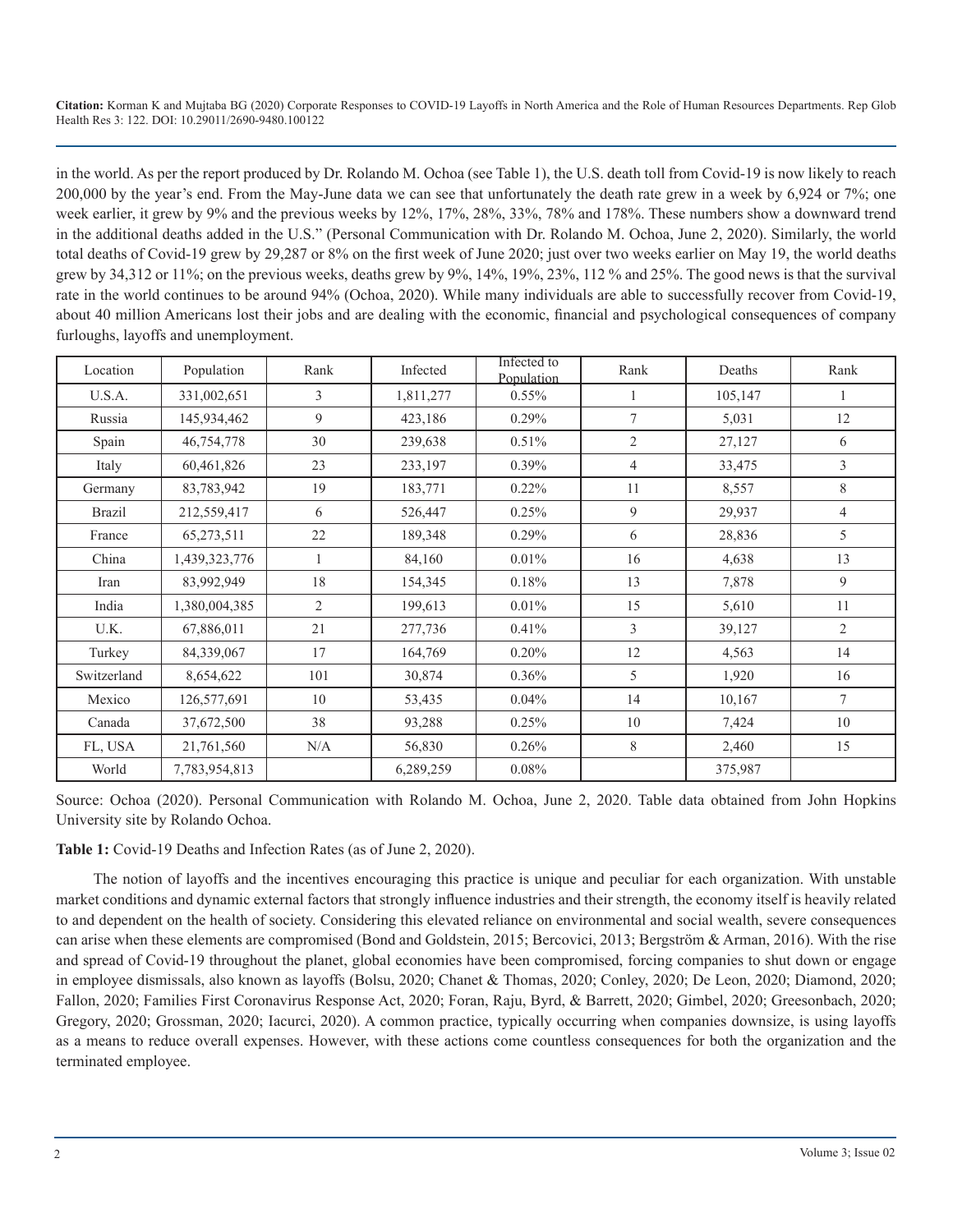While some organizations practice healthier discharge methods than others, this paper describes how organizations should utilize human resource management professionals and practices in order to perform layoffs in the most comforting and effective manner possible to reduce the unnecessary distress (Tran, Tran, Nguyen, Mach, Phan, and Mujtaba, 2020). Performing ethical layoff practices can help reduce the overall severe effects of mental, physical, social, emotional, and financial impact on the worker (Jones, 2020; Knight, 2020; Koc, 2020; Lamp, 2020; MacLellan, 2020; McQuerrey, 2019; Miller, 2020; Night, 2020; Peterson, 2020; Paydos, 2020). By providing diverse, real life examples of layoff practices, compared to others that are not as morally correct or generous, this paper demonstrates how the HR practices and processes used to release workers will have a direct impact on the employee and on the company itself. While some companies provide immediate financial benefits and assure to retain all employees currently onboard, other organizations are cutting checks and removing countless number of positions, daily (Rainey, 2020; Siemaszko, 2020; Tappe, 2020; Tarki, Levy & Weiss, 2020; Villa, 2020; Ylanmui, 2020). Nevertheless, this paper validates our belief that there are enhanced techniques and approaches to downsizing that does not require any removal of talented personnel, even if only temporary. With certain employees being impossible to replace, having an abundance of knowledge and experience within the firm, and a general working environment that is fearful and concerned for their futures, overall productivity and effectiveness becomes highly reduced (Robison, 2017; Sutton, 2018; Sucher & Gupta, 2019; Vitus, 2018). Considering the current drastic changes within the economy due to Covid-19, subsequent information portrays how human resource professionals should conduct layoffs, and in addition, present healthier alternatives for downsizing as opposed to layoffs. The aim of this paper is to determine the best practices in the layoff process during the Covid-19 coronavirus challenges in North America, more specifically with Canadian and American firms. As such, in the coming sections, we discuss the rationale for layoffs, the role of the government in keeping more people employed, and how human resources departments can help their firms effectively handle the layoff process.

#### **Layoff Pros and Cons during Covid-19**

Generally, the rationale of downsizing and layoffs within a company is to save money in order to remain competitive and ultimately stay in business. While there are various reasons companies engage in downsizing, the main goal is usually to cut its expenses in order to retain more capital (Jones, 2020; Knight, 2020; Koc, 2020; Lamp, 2020; MacLellan, 2020). As Mujtaba and Senathip (2020) state, layoffs seem to be a commonly used initial

step in avoiding bankruptcy, or to boost profits. That being said, it is revealed that companies use downsizing as a strategic source in order to save a business. Employee wages and salaries often represent a large portion of company expenses, as survey results indicate that one of the major reasons why organizations engage in downsizing is to attempt to reduce these labor costs (Noe, Hollenbeck, Gerhart, and Wright, 2019). Some other benefits from employee layoffs include increasing profits, avoiding bankruptcy, eliminating disengaged employees, and creating new relationships (McQuerrey, 2019; Miller, 2020; Night, 2020; Peterson, 2020; Paydos, 2020; Rainey, 2020; Robison, 2017; Sutton, 2018; Sucher & Gupta, 2019; Siemaszko, 2020; Tappe, 2020; Tarki, Levy & Weiss, 2020; Villa, 2020; Vitus, 2018; Ylanmui, 2020). Since redundant positions may be eliminated, downsizing can increase the responsibility, efficiency and productivity of each worker. Apart from reducing labor costs, technological changes within the firm, such as the introduction of new robotics or machinery, may reduce the need for labor (Noe, et al. 2019, p. 362). Lastly, businesses may downsize for economic reasons due to a change in location where business is conducted. Offshoring or outsourcing specific functions can eliminate the need for specific personnel (Noe, et al., 2019, p. 364). Although downsizing may have an immediate effect on costs, it is proven to have negative effects on long-term organizational effectiveness, especially in the service industries (Noe, et al. 2019). Thus, even though downsizing and layoffs can be damaging to a company's overall effectiveness, in the end, some businesses simply do not have a choice. Despite all the negative consequences, downsizing may be the only viable option for a company's executives if they want to even consider having a future.

Bearing in mind the current state of the economy, it is clear that Covid-19 has created a business environment the world has never seen. Business has come to a standstill, not because of any change in technology or manufacturing location, and not from any wrongdoings that companies have done, but due to the natural current state. This makes the situation so problematic and uncertain, as we cannot compare this to any other previous event in history.

#### **Pros of Covid-19 Layoffs**

Positive outcomes stemming from layoffs as a result of Covid-19 will allow companies to preserve its cash so when the eventual return of the business, which should come after the virus passes, the company will be able to re-hire its employees and resume operations. With a decrease in unengaged personnel, this gives an opportunity for current employees to have further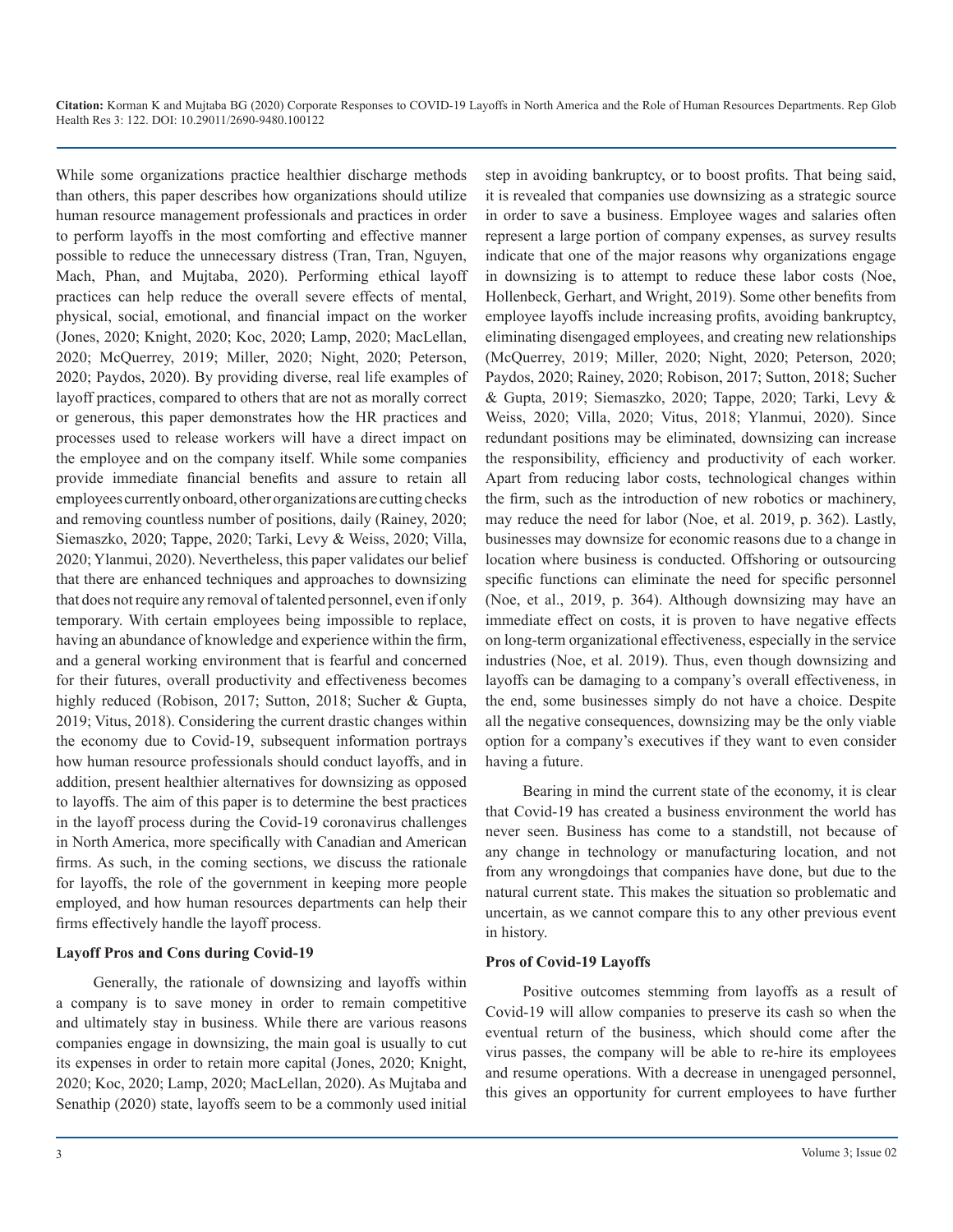responsibilities and be more productive (Mujtaba & Senathip, 2020). Another positive factor from layoffs during this time is the safety of workers and all personnel involved in the business. The Occupational Safety and Health Act (OSHA) states that each employer has a duty to give employees a place of employment, free from hazards that cause or likely to cause death or serious physical harm (Noe, et al., 2019). Considering that the Covid-19 virus is highly contagious and extremely dangerous in certain cases, by reducing staff (including employees, manufacturers, suppliers), the spread of the virus will decrease, which vows for a slightly safer environment. Another unrecognized yet positive consequence from downsizing during Covid-19 is the precious quality time families can spend together. Trying to shed light on a dark situation, this is a time for individuals to truly connect and spend valuable hours with their families and loved ones. People are available to help other families and friends in times of sickness or difficult mental states such as depression and anxiety. Apart from strengthening the bond within families, this time off work can provide valuable time for people to improve and develop new skills. With the opportunity to learn something unique and original, individuals can take advantage of this permitted time off and engage in new hobbies. Whether it is learning a musical instrument, reading a series of books, or improving one's physical wellbeing by walking outside or participating in online yoga or Zumba classes, all these interests can translate into improved mental health, especially physical activity. While exercise reduces stress, improves sleep, and strengthens immunity, the overall benefits of exercise are profound, as it mitigates symptoms of depression and anxiety (Johnson, 2020). Of course, we acknowledge that the richer and financially wealthy families and individuals will be more likely to pass the time more like a vacation by being engaged in fun or new and creative activities, while most others will worry about returning to their jobs in order to secure regular income for food and other family essentials.

Overall, we believe this pandemic has allowed some people to recognize what is truly important in life and appreciate what was often taken for granted. The simplest activities have suddenly become exciting again, as this time of isolation encourages and demands low levels of human interaction and entertainment. With extreme barriers and regulations outlining social distancing, our world has come to recognize a new way of socially interacting, which isn't ideal. All Publix Super Market and Target cashiers, for example, have Plexiglas separating them from clients, grocery shopping can only be done with a limited number of people in a store, and waiting in line requires standing about 6 feet (2 meters) away from the nearest person. With schools and companies being

closed, all sports cancelled, no entertainment events, restaurants, gyms, or retail stores being open, for several months people have experienced a negative affect from this social shift due to the lack of predictability and routine (McCarthy, 2020). What once was considered normal has shifted drastically throughout this pandemic, as mundane moments of once daily routines feel like a luxury people are eager to have back (McCarthy, 2020). This global virus should be used as a symbol of life in order to recognize and appreciate the conventional people and practices we took for granted.

#### **Cons of Covid-19 Layoffs**

Compared to the positive outcomes resulting from Covid-19, the degrees of intensity regarding layoff penalties are significantly harsh and concerning. There are several negative adverse consequences for layoffs during Covid-19. Firstly, the lack of steady income for employees and their families represent a large problem, globally. With the amplified amount of pressure and concern that conjointly arises with this loss of revenue, individuals are under strain with bills and expenses to pay. In addition, the workplace environment has become one with a strong sense of fear and anxiety, that at any moment, someone will lose their job. Workers that are not let go may suffer from "Survivor's remorse" which can severely damage their work ethic and overall company commitment, since the employees who survive often become narrow-minded, self-absorbed, and risk averse (Noe, et al., 2018, p. 199). The shock of watching and experiencing multitudes of talented associates and peers lose their positions has a drastically negative impact on personnel's motivation and overall attitude (Mujtaba, 2014). Having an atmosphere where employees are fearful for their jobs creates a negative and unhealthy working environment, leading to a lack of trust and productivity. A hostile ambiance creates low morale, as the employees experience an array of emotions such as dismay, stress, guilt, or even envy (Mujtaba & Senathip, 2020). During a period when layoffs are conducted, employees feel a change in how comfortable and secure they feel within their organization, consequently damaging their commitment to their employer due to loss of trust and fear that their job is at stake. For companies where downsizing is not handled properly regarding the motivation of the remaining staff, it can disturb the commitment and productivity of its workforce, which in turn will affect revenues (Mujtaba & Senathip, 2020).

Another disadvantage of Covid-19 layoffs is that companies are losing talented employees that are critical to their success, subsequently leading to a loss of specialized skills and knowledge. As it currently remains challenging to find and retain skilled and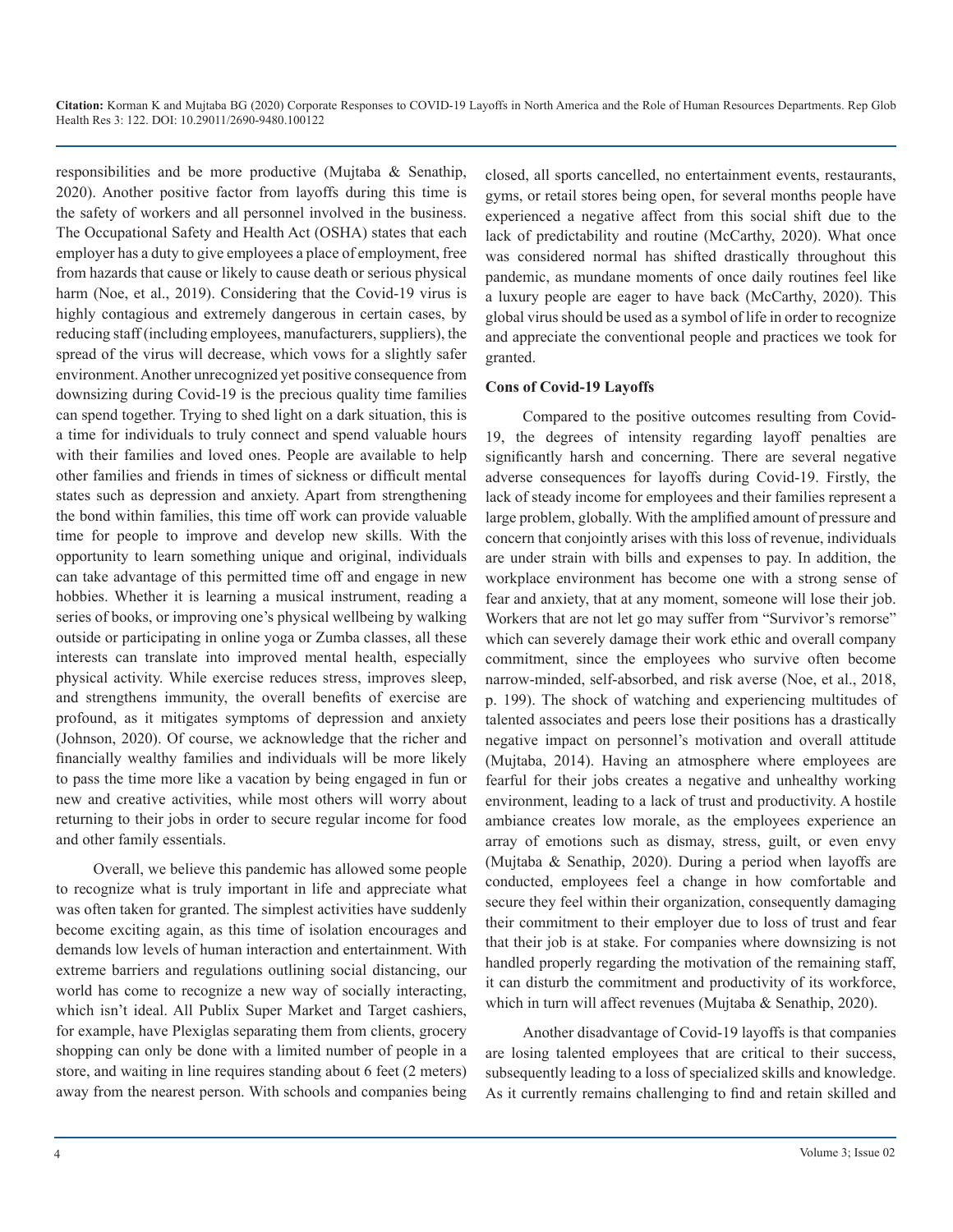talented employees in the workforce, layoffs represent a serious setback, as special, unique skills are being lost, and problematic to replace (Noe, et al., 2019). Some employees may even be irreplaceable due to their accumulated and dedicated expertise. In addition, laid off employees retain information that is often lost during downsizing, as releasing experienced employees with years of necessary skills leads to a loss of competitive advantage (Mujtaba & Senathip, 2020). Moreover, the loss of experienced talent disrupts the social networks needed to promote creativity and flexibility within the organization's culture, hindering the company from moving forward. Overall, with a lack of motivation and mental stimulus, employees can begin to feel hopeless, as they experience difficulty finding other jobs during this economic crisis. Feeling as though they have little to no purpose in life, the overall anxiety about income, healthcare insurance, available cash, and overall wellbeing is unhealthy and concerning. One of the most unfortunate drawbacks from the Covid-19 layoffs is that terminated employees can face a range of severe health consequences, which sometimes cause long-lasting effects. This will be further discussed in the upcoming section on employee impact, which demonstrates the financial consequences, emotional and social impact, as well the mental and physical effects on laid off employees.

#### **The Role of Government and Impact of Layoffs on People**

During the Covid-19 pandemic, governments around the world are presented with a challenge, whereby the virus has shut down universal economies. Governments have recognized this problem and have made money available to people and to businesses. The role of the government is to aid companies worldwide by providing corporations with loans and possibly even grants or free money and bailouts, in certain situations, in order to overcome and surpass the economic crisis that Covid-19 has created. It is the responsibility of all government leaders and managers to effectively plan, organize, lead, and control (Mujtaba, 2014) any such crisis and pandemics to reduce its negative impact on the people and economy. As we will see in this section, both the Canadian and American elected officials have quickly taken certain actions to offer some financial relief for individuals and firms that are negatively impacted by the Covid-19 pandemic.

#### **The Canadian Role of Government**

As a Canadian citizen, the first author compared the role of Canadian government with those of the American's to observe how they dealt with the Covid-19 pandemic and provide financial relief to citizens of each country. The Canada Emergency Response Benefit (CERB) is a benefit, which applies to a person if they have stopped working due to Covid-19 and includes temporary income support from the government. The CERB provides \$500 weekly, for up to 16 weeks (Government of Canada, 2020). To be eligible, individuals must reside in Canada, be at least 15 years old, who had employment and/or self-employment income of at least \$5,000 in 2019 or in the 12 months prior to the date of their application; have stopped working because of reasons related to COVID-19 or are eligible for regular Employment Insurance or sickness benefits, or those who have exhausted their Employment Insurance benefits, and finally who have not quit their job voluntarily (Government of Canada, 2020). The process is extremely quick and easy, allowing citizens to complete the benefit application within minutes.

In addition, Prime Minister Justin Trudeau announced that the federal government is going to expand the loan program for small businesses suffering from the COVID-19 pandemic and is creating new support for companies having difficulty paying rent (National Post, 2020). Trudeau states that 195,000 loans worth a total of \$7.5 billion have so far been approved (National Post, 2020). Admitting that some businesses have been excluded from this amount, the government is attempting to expand these loans and benefit programs. This reflects the role of government during times of financial distress, as their job is to fiscally assist citizens and their families during these uncertain conditions. Another prime example of the role of governments during Covid-19 is the implementation of the Canada Emergency Wage Subsidy (CEWS), another payment program for employers. The CEWS provides a 75% wage subsidy to eligible employers for up to 12 weeks, retroactive to March 15, 2020 (Government of Canada, 2020). This benefit program prevents further job losses, encourages employers to re-hire workers previously laid off as a result of COVID-19, and helps Canadian companies and other employers resume to normal operations more easily, following the crisis (Government of Canada, 2020). This demonstrates another role of the government, which is more than just providing financial relief, but being responsible and thinking ahead in order to prevent future losses. The CEWS creates an environment where employers do not need to layoff as many workers, as they are only responsible for 25% of employee wages. Government programs like this, which support small business owners, allows small companies to remain open and keep employees onboard. In all, the role of the government is to be reliable and accountable to its citizens, by providing social, mental and economic relief to individuals by generously creating benefit programs that will help provide peace of mind.

#### **America's Role of Government**

As mentioned above, it is the duty and responsibility of a country's government to help residents in times of need. Throughout this pandemic, the American government has provided individuals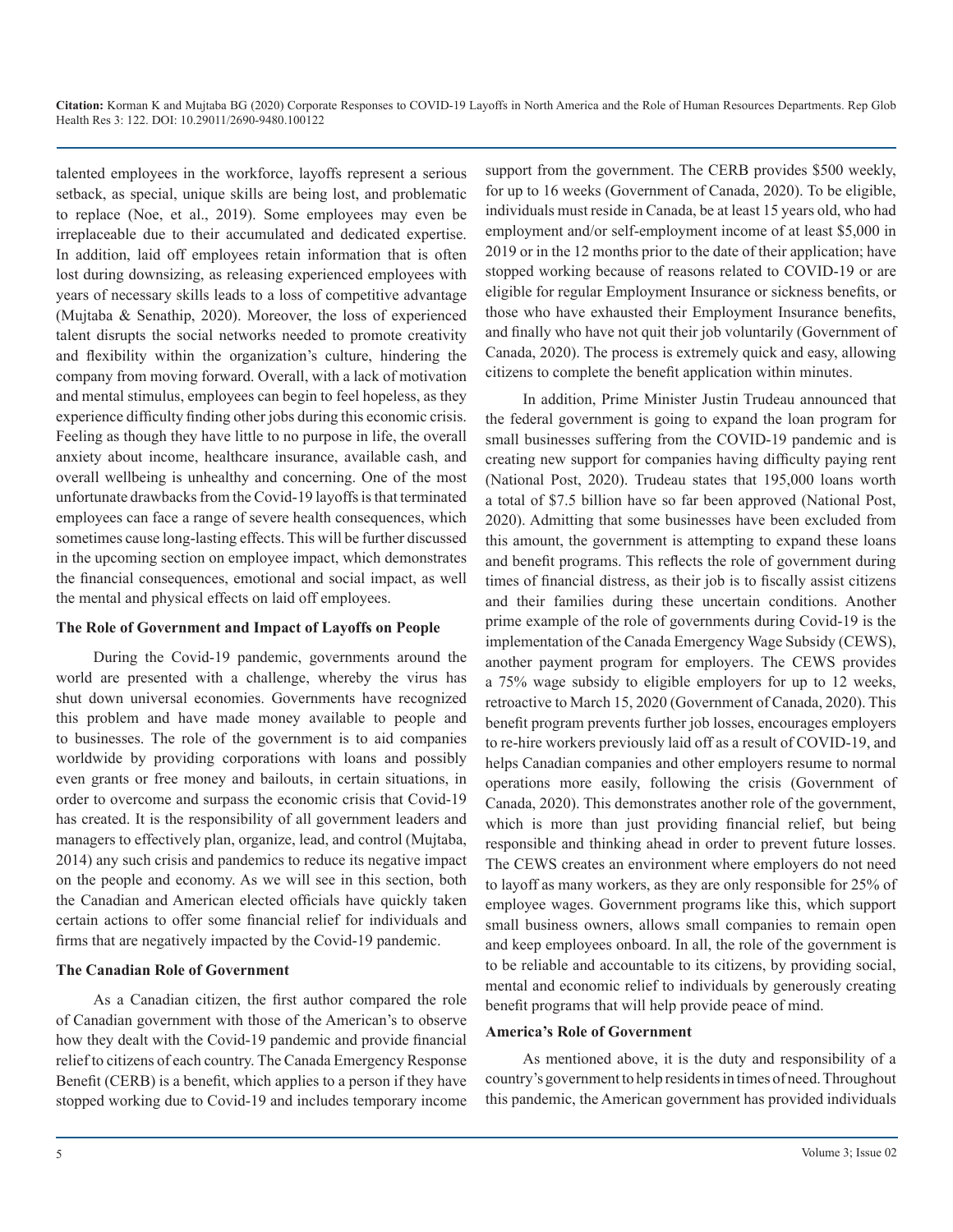and companies with financial assistance and funding by providing benefits and grants, and even delaying taxes. The Internal Revenue Service (IRS) delayed federal tax filing until July 15 and offers advice for deducting COVID-19 costs from your taxes, while qualified taxpayers can get free help from the IRS Taxpayer Advocate Service (United States Government, 2020).

A variety of monetary programs have also been approved for distinctive individuals and families, ranging from Military employees and their families to healthcare providers (United States Government, 2020). Other resources are available to aid older adults and people with disabilities. In addition, the U.S. Government has developed additional federal programs in order to assist small businesses. The U.S. Department of Commerce announced that a \$1.5 Billion in CARES Act Funds to aid communities impacted by the coronavirus pandemic. The Economic Development Administration's CARES Act Recovery Assistance provides a Paycheck Protection Program (PPP) that ensures small businesses can continue to pay employees and cover expenses during this unprecedented health crisis. This program can be applied to the complete cost of payroll and other eligible expenses, for up to eight weeks, and includes non-profits organizations (Administration for Community Living, 2020). Another example is FEMA's Public Assistance Program, which supports each community's recovery from major disasters by providing grant assistance for life-saving emergency protective measures. The President's emergency announcement and successive major disaster declarations for COVID-19, certain state, local, tribal, and territorial government entities and certain private non-profit organizations are eligible to apply for assistance under the FEMA Public Assistance Program (Administration for Community Living, 2020).

Apart from financial remunerations and providing allowances, the U.S. government has taken other measures to prevent this virus from spreading. More specifically, there have been bans placed on travel, immigration, and transportation, with new regulations and guidelines for individuals and items traveling to and from the United States. The Department of Homeland Security (DHS) has arrival restrictions for certain foreign nationals, restrictions for Canada and Mexico border crossing, and DHS news and updates (United States Government, 2020). Academic institutions have altered their teaching methods from traditional in-class (face-to-face or ground) lectures to entirely synchronous and asynchronous online classes using available options and programs such as Canvas, Blackboard, Moodle, Zoom, Go-To-Meeting, Skype, Microsoft Teams, etc. With non-essential businesses being temporarily shut down for several months, the government has attempted to diminish human interactions and social gatherings.

In total, the biggest economic stimulus or aid package approved by U.S. Congress was the CARES Act, passed on March 27 of 2020, and allowed for a total of around \$3 trillion in spending. About \$270 billion of which was sent directly to qualified Americans through the Economic Impact Payment program, where each person received up to \$1,200 and couples (jointly earning less than \$150,000 over the previous year) up to \$2,400, plus an additional \$500 per each child. Over \$500 billion was lent out through the Paycheck Protection Program (PPE), which gave forgivable loans to small business owners so they could keep workers employed for a few months during the quarantine period instead of terminating them through layoffs. Overall, more than three trillion dollars of taxpayer money was spent, hoping that corporations and businesses would keep Americans employed (instead of resorting to immediate layoffs) to keep consumer spending high and the economy running. Sadly, much of this money was spent simply paying people for staying home, not working and not being productive at a time when the country needed more employees to test people who might have the Covid-19 infection, to treat the sick while isolating them so they can become healthier without spreading the virus, and to trace the contacts of the infected so they can self-isolate even when they are asymptomatic. In reality, there was little or no collective and sustainable effort at the national level by the federal government to effectively test, treat and trace Covid-19 infections. As of the final edits of this article, we are seeing a significant rise of infections all around the United States and many symptomatic individuals often have to stay in long lines about 4-8 hours to be tested and then wait for 6-12 days to get their results.

As per our communication with Dr. Rolando Ochoa (July 20, 2020), given the current alarm that our total infected is increasing in Florida, data shows that the increase this last 5 days have been 61,264 or 24%. This is down from the increase (7 days) as of July 11 of 64,459 or 34%. As of July 4 the increase was 43%. There appears to be a downward trend on the increment of total infected. Sadly, the surge of new infections started around June 16 or 30 days ago. The increase in deaths for the last 5 days was 376 or 9%. This is also down from the increase (7 days) as of July 11 of 498 or 13%. As of July 4 the increase was 12%. Once again, there seems to be a downward trend on the increment of total deaths. While infection rates are important to track and they should be decreasing, many believe that deaths are more important. Of course, our medical professionals are able to better treat patients and more research is becoming available to them to keep people alive using available and approved medications (i. e. Remdesivir which has shown promising results).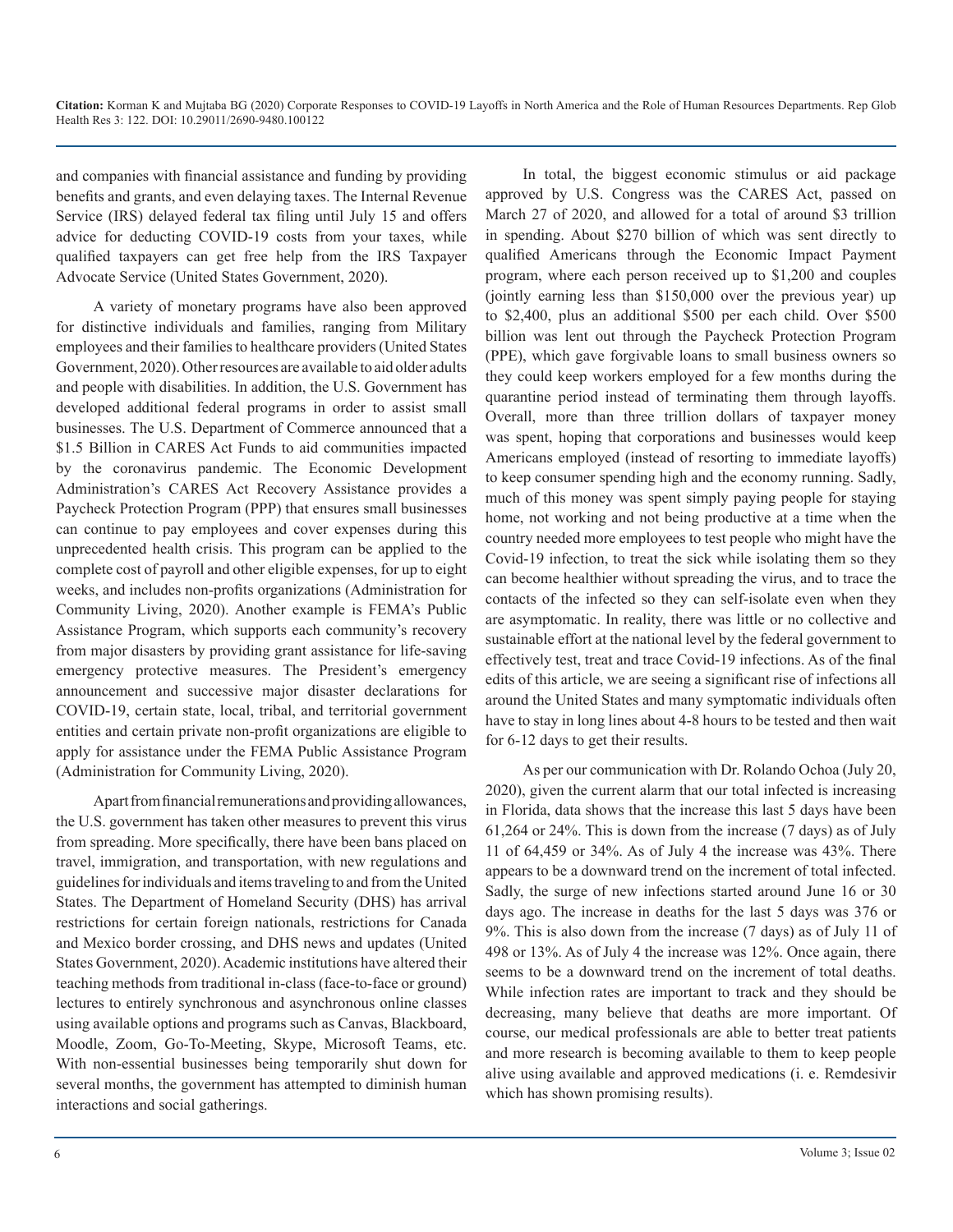As can be seen from Table 2, the "Death Rate" by counties in Florida is listed from the highest to the lowest. The death rate for the State is 1.45% down from 1.69% in July 11. This means that the survival rate is over 98%. The counties with the highest death rate is Charlotte (Port Charlotte) with 5.79 and Orange counties in Orlando shows the lowest with 0.52%.

| <b>Florida Counties</b>                                                                     | <b>TOTAL INFECTED</b> | <b>TOTAL DEATHS</b> | <b>DEATH RATE</b> |  |  |
|---------------------------------------------------------------------------------------------|-----------------------|---------------------|-------------------|--|--|
| Charlotte                                                                                   | 1,382                 | 80                  | 5.79%             |  |  |
| Palm beach                                                                                  | 25,045                | 666                 | 2.81%             |  |  |
| Sarasota                                                                                    | 4,065                 | 100                 | 2.46%             |  |  |
| Pinellas                                                                                    | 13,019                | 310                 | 2.38%             |  |  |
| Manatee                                                                                     | 6,280                 | 143                 | 2.28%             |  |  |
| Polk                                                                                        | 9,030                 | 174                 | 1.93%             |  |  |
| Lee                                                                                         | 12,397                | 232                 | 1.87%             |  |  |
| Volusia                                                                                     | 4,959                 | 80                  | 1.61%             |  |  |
| Miami Dade                                                                                  | 81,026                | 1,274               | $1.57\%$          |  |  |
| Collier                                                                                     | 7,577                 | 105                 | 1.39%             |  |  |
| <b>Broward</b>                                                                              | 38,131                | 488                 | 1.28%             |  |  |
| 53 other counties                                                                           | 73,134                | 799                 | 1.09%             |  |  |
| Hillsboro                                                                                   | 23,103                | 234                 | 1.01%             |  |  |
| Duval                                                                                       | 15,903                | 93                  | 0.58%             |  |  |
| Orange                                                                                      | 22,518                | 117                 | 0.52%             |  |  |
| <b>TOTAL FLORIDA</b>                                                                        | 337,569               | 4,895               | 1.45%             |  |  |
| Source: Ochoa, Rolando (2020). Personal Communication with Rolando M. Ochoa. July 20, 2020. |                       |                     |                   |  |  |

**Table 2:** Florida counties Covid-19 Deaths and Infection Rates.

#### (as of July 20, 2020)

Overall, the colossal mismanagement of this process and taxpayer money through bad leadership equals to one of the biggest debacles of the twenty-first century during the Trump Administration. It has been said that the fish "Rots" from the head; so if the President of the country believed that Covid-19 was a hoax and it would soon go away, then why would the rest of his supporters believe the medical professionals in stopping the spread of this infection. The rhetoric of politics might be why the nonsensical debate about some individuals not wearing a mask has actually become an issue among people in the United States. So the "Rotten" fish has created "Herd immunity" through a false narrative within the administration and millions who supported it. The few that tried to speak the truth have been largely ignored by the "Herd" and were treated like an isolated sheep. Perhaps we can say that while the fish's head may have always been rotten, it also quickly spoiled the entire "Herd" following the "Fish".

The American taxpayers spent over \$3 trillion to give free money to big and small corporations alike and some "Deserving individuals" so workers can stay home and take care of their family members. Now, as of early August, the U.S. Congress is considering another \$1 trillion economic stimulus package, and we hope that they can use it wisely to reduce and eliminate the infection rates of Covid-19. So far during the first wave of the quarantine and business closures, the reality was that many talented workers stayed home mostly being unproductive and watching television, while the federal government leaders and policy-makers did nothing to stop the spread of the deadly infection. If our public sector leaders had spent some of this money or additional efforts on effectively testing, treating and tracing the Covid-19 infection cases through the collective work of the national government in all states around the country simultaneously, more people would be employed and we would see fewer infections of this coronavirus. The average person does not want to stay home to get free money, and would rather earn an "Honest day's work" salary by aiding the federal government in this worthwhile and meaningful cause. With more people employed through the federal government or its contractors in the testing, treating and tracing process jobs and related activities, the economy would automatically have taken care of itself. As they say, an ounce of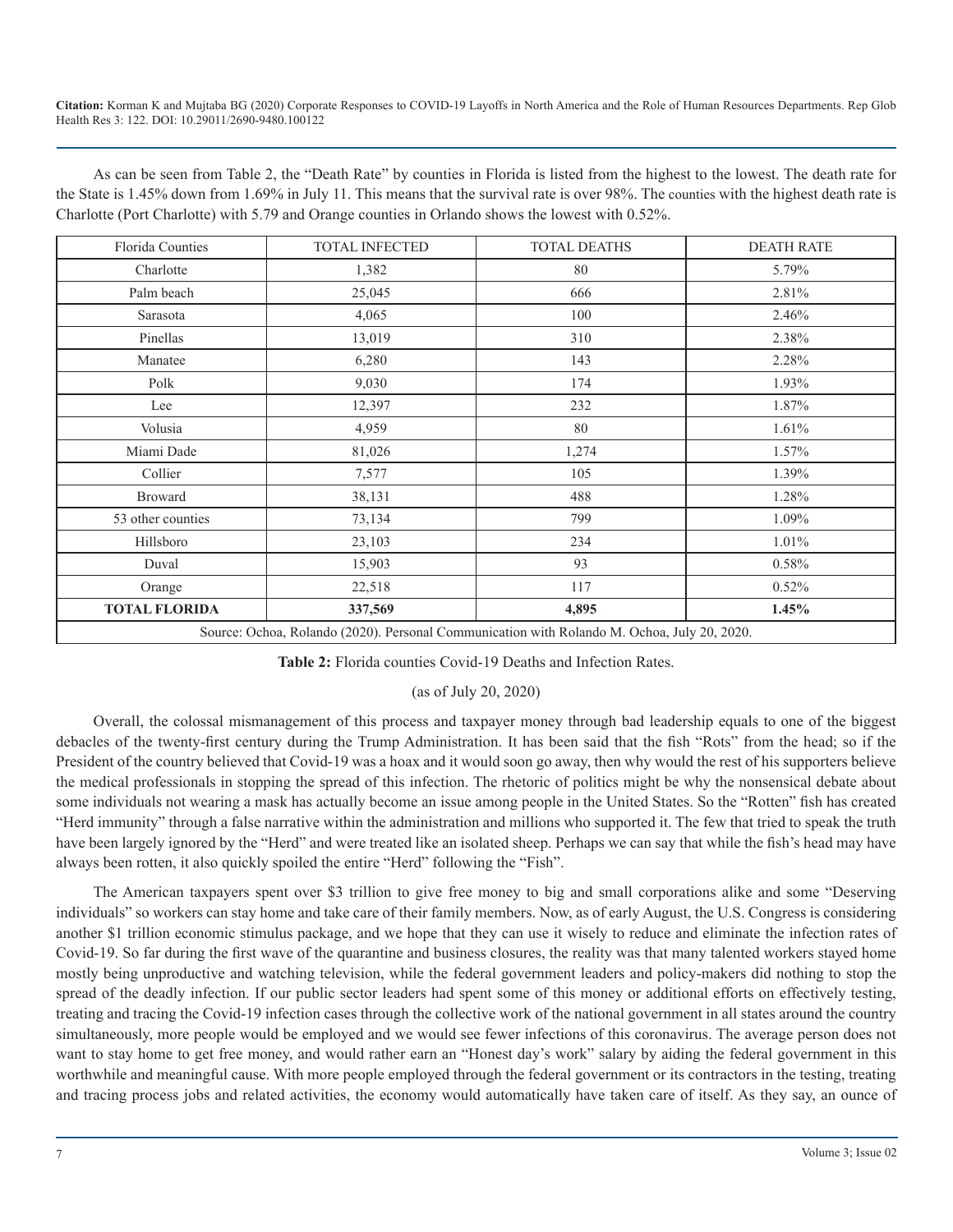prevention is worth a pound of cure. One conclusion in the United States is that the federal government and incompetent public sector leaders totally mismanaged the American response to the Covid-19 pandemic and consequently more firms are having to resort to employee layoffs which is negatively impacting firms, workers, the economy, and the government due to reduced taxes from consumer spending.

At the next economic stimulus package, hopefully our policymakers can keep people safe from being infected while also bailing out the poor, the small business owners, and the educational institutions so they receive sufficient funding to be effective with all their learners and future leaders. As a citizen, it is beyond belief, anger and frustration to see the big corporations and rich banks are getting unlimited bailouts when young students cannot even get the necessary supplies they need to learn. Of course, their poor teachers worry about not being infected if they go to school.





(Source: Robert Reich Facebook post, July10, 2020)

Some of our leaders and policymakers continue to believe that if we bailout the rich corporations and big banks that are all for-profit organizations, the economic benefits will trickle down by more people being employed. In reality, it should be labeled as "The rich getting richer and staying rich philosophy" because, as emphasized by the former U.S. Labor Secretary Robert Reich, bailing out Wall Street did not trickle down to the lowest wage earners. As we have seen over the past two decades, despite the massive economic stimulus packages, the poor and the middle class along with most small businesses seem to receive the least benefits from these huge economic packages sponsored by the

taxpayers. One of the main reasons why very little trickles down is that the rich will hire the best accountants and financial consultants to invest their funds, bonuses, and windfalls wherever they can get the highest return on their investment (ROI). Of course, the highest ROI decisions often end up in employee terminations, layoffs, and/or outsourcing to foreign locations in order to maximize stockholder investments.

#### **Impact of Layoffs on People**

Losing one's job is a challenging and desolate concept to grasp, as it directly affects one's mental states and has a significant amount of physical, social, financial, and emotional impact as well.

#### **Mental Impact**

In general, depression, anxiety, and lack of confidence are common struggles for victims of layoffs. Harsh feelings of sadness and despair can at times develop into chronic mental health conditions that adults may endure for the remainder of their lives. It has been found that stress-related illnesses were 50% higher in the companies that downsized in the past, compared to companies that had not undergone downsizing (Mujtaba and Senathip, 2020). This mental stress can be particularly extreme for the "Breadwinners" of the families, as they have the role and responsibility of taking care of all family members, and families that are already living on a tight budget. While these aspects may technically just be mental effects, these dark, negative attitudes drip deep down into other parts of the employee's life, causing destruction to their social life and even problems with their physical health. Since men are more likely to externalize their depression, they are prone to becoming aggressive, using drugs, excessively drinking alcohol, engaging in dishonest affairs outside one's legal relationship, and withdrawing from their loved ones (Walton, 2015). Moreover, living in a dark state of mind with depressive thoughts can result in overall changes in physical wellbeing.

#### **Physical Impact**

Being unemployed implies not only having a lack of steady source of income and purpose but includes having to fear about simple life necessities, like putting food on the table for your family. Once employees are laid off and enter a state of stress and hopelessness, individuals are less likely to worry about their physical health or appearance. With less money to spend on gym or sports memberships, laid off personnel do not always have the means to improve their health. In addition, Covid-19 has resulted in the closure of all gym establishments, preventing the majority of people from engaging in daily activities. As depression can lead to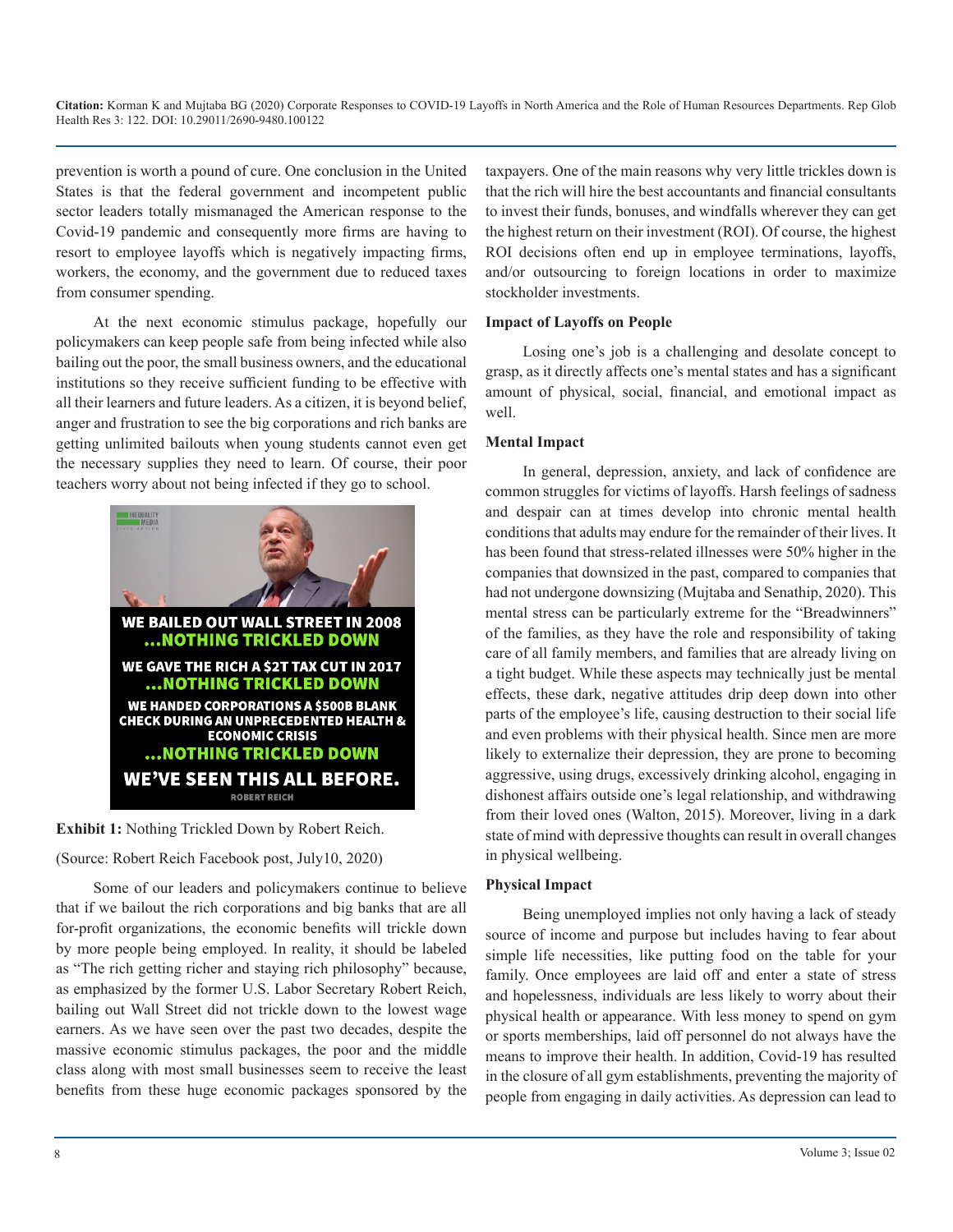gloomy, damaging thoughts, most employees fighting depression will not have the desire to even go outdoors. In addition, the actual physical body is impacted, as backaches and low sexual desire are common physical symptoms of depression, along with extreme fatigue and a change in eating habits or sleep patterns (Walton, 2015). Moreover, a sudden increase in stress, anxiety, and depressive behaviors can lead to chronic physical conditions such as heart disease, gastrointestinal disorders, and high blood pressure (Mujtaba and Senathip, 2020).

#### **Social Impact**

Since employees may experience heightened negative emotions after being laid off, personal and professional relationships can be impaired. While there is a direct correlation between layoffs and changes in one's social life, family ties and friendships are strongly affected. While a newly laid-off employee can experience feelings of anger, irritability, vulnerability, rejection, and helplessness, these feelings can spillover and spread amongst employees' loved ones, causing damage to family relationships. Since work typically provides structure within one's life, along with social connectedness and a feeling of self-worth, being terminated involves confronting the losses associated with social and psychological benefits. As mentioned under mental impacts, some people even engage in extramarital affairs or dishonest sexual interactions outside their current relationships and move away from family members as a way to cope with the mental strain. With employees' minds being continually bombarded with thoughts of failure, they can lose contact with friends and other social networks, as depression causes a loss of interest in external activities and increases the desire to be isolated. Moreover, if the terminated employee's main group of friends still remain at the company, there is a possibility of unwanted tension within the circle of former colleagues (Mujtaba and Senathip, 2020).

#### **Financial Impact**

One of the most influential consequences on laid off employees is the financial impact, which represents a main stressor, as individuals lose their principal source of income, which can lead to unwanted debt. Apart from incurring further expenses and liabilities, employees who are laid off during Covid-19 will have to recognize and accept the unfortunate reality of shortage and the unavailability of similar jobs in the market. This leaves employees and their families without adequate income over extended periods, resulting in higher levels of stress and more health symptoms (Ramlall & Haas, 2020). Evidently, it is clear that the strength of financial implications is large, as the lack of revenue causes increased negative emotions and creates unfavorable changes in

mental, physical, social, and emotional health. Having to face a financial burden, individuals and families must expect and often accept a lower quality of life and may struggle to budget wisely (Mujtaba and Senathip, 2020).

#### **Emotional Impact**

One of the most significant yet harmful impacts of layoffs during Covid-19 is the emotional concerns and consequences. Several mental health experts believe that with all the closures and shutdowns, there will be a second wave to the coronavirus pandemic that is even harder to respond to or see: loneliness, sadness, depression, and even suicide (McCue, 2020). Unfortunately, these sentiments and sometimes illnesses are more difficult to detect, as they live within one's mind and can go unforeseen if not discussed. Moreover, without the opportunity to contribute to society and feel a sense of self-worth or purpose, adverse emotions become the new reality of terminated employees, as they remain uncertain of the future. A study by Ramlall and Haas (2020), focusing on common coping strategies used to manage the stress of being laid off, demonstrates that positive-thinking and support seeking coping strategies represent control-oriented coping strategies. Conversely, avoidance and disengagement are forms of escape coping strategies (Ramlall and Haas, 2020). Since positive coping strategies occur more often in situations that are viewed as controllable, the escape and disengagement strategies are used when the situation is uncontrollable, meaning there is little the individual can do to control the outcome or occurrence of the event (Ramlall and Haas, 2020). Considering Covid-19 has rapidly and unexpectedly plagued the earth, we can deem this pandemic to be an uncontainable event, completely out of the employees' power. Being laid off due to these catastrophic reasons can result in individuals using escape coping strategies rather than positive, control-oriented coping strategies. Thus, the environmental influence causing the downsizings will naturally drive people to cope with these discharges in a negative and unproductive way.

#### **Impact of Layoffs on the Organization**

Apart from the terminated employee suffering harsh penalties from layoffs, organization as a whole can experience punitive reactions from these practices. As previously acknowledged, the participation of employee layoffs can cause a fearful environment, as remaining employees are scared to lose their jobs. Employee burnout has been found to be more than twice as high in companies that had downsized compared with those that had not. While remaining employees can adopt "Survivor's remorse" which can severely tarnish work ethic and overall commitment and trust to the employer, productivity can be compromised and diminished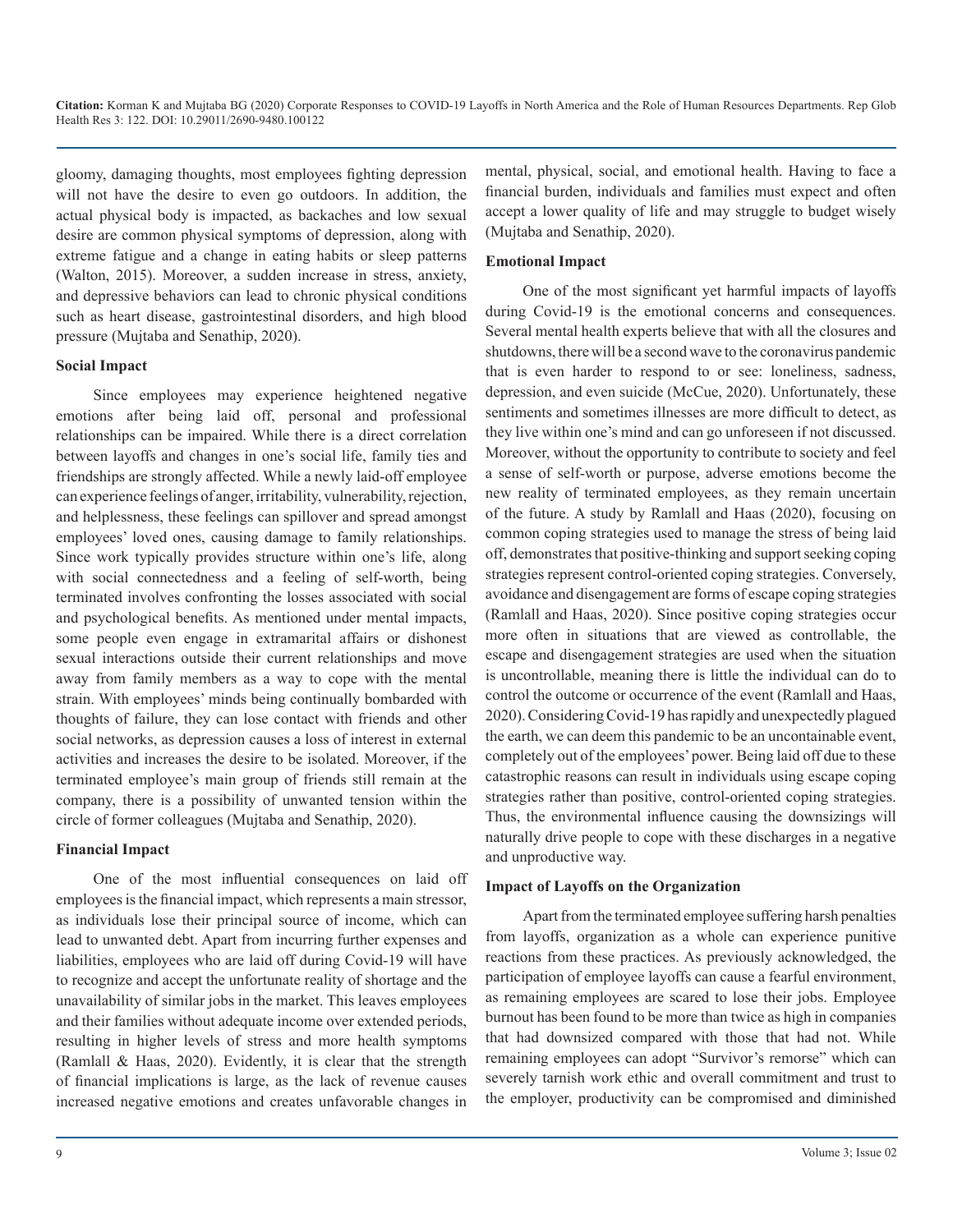substantially (Mujtaba and Senathip, 2020). Not only related to a firm's operations, but also surviving a layoff period increases intrinsic, personal problems. Data has shown that layoffs had a neutral to negative effect on stock prices and the majority of companies practicing layoffs suffered declines in profitability. Thus, there are long-lasting, destructive implications not only for the terminated employee, but also for the entire organization and society in general (Jian, et al., 2020).

#### **Positive Optimism during Layoffs**

With regards to positive effects on employees during layoffs, we trust there are ways to make this experience constructive. If people apply their time properly and maintain a positive and optimistic attitude, this period of being laid off gives employees the time to finally enjoy some free time. If people remain productive and engaged in activities like reading, walking, exercising, cooking, and learning new instruments or languages, this time in quarantine can allow individuals to not only cope with the stress, but also discover a life-fulfilling hobby they have never considered before. Social distancing and remaining isolated gives parents valuable time with their children and offer an opportunity to improve family bonds, as people can unwind, relax, and focus to their mental health. Acknowledging the present moment and being mindful is an increasingly important asset to hold, as companies such as Google and General Mills have started teaching mindfulness at their offices (Gelles, n.d.). Easier said than done, it is challenging for people to push themselves, especially in the middle of a pandemic. However, staying motivated and hopeful will lead laid off workers to new opportunities, possibly even employment. There are certain businesses and industries hiring during Covid-19, including pharmacies, teleworking software, grocery stores, home delivery firms, and technology support positions (Stahl, 2020).

#### **Layoff Practices**

When corporations are confronted with an economic crisis and are forced to make difficult decisions about downsizing and layoffs, there are various methods and techniques used to carry out these tasks. While some companies prioritize employees and ensure jobs and positions are secure throughout this uncertain time, some businesses cannot keep their staff and have chosen to practice layoffs for some or a majority of their employees. This section will cover how the best and most honorable companies conducted layoffs during this Covid-19 pandemic, compared to less ethical companies that display poor examples of terminating their employees.

One example of a morally responsible and respectable

way employees should experience layoffs is within the company Comcast. CEO Brian Roberts has set aside \$500 million in benefits for employees whose jobs have been affected by the virus (Sherman, 2020). Not only have they kept millions of dollars for pay and benefits of employees, but Roberts and other senior executives are donating 100% of their annual salaries to charities in order to support Covid-19 (Sherman, 2020). This type of ethical dismissal is compared to other digital media companies, like Vice or Buzzfeed, who have not displayed the same courtesy or generosity. For instance, Buzzfeed has been involved in a variety of pay cuts and benefits reduction (Barber, 2020). As displayed above, it is the role of sensible government regulations to ensure that companies are able to pay employees during this difficult economic time, not take pay away. BuzzFeed announced in late March that there would be salary reductions starting at 5% to 25% depending on employee salaries (Barber, 2020). Although not ideal, reduced salaries can be necessary to cut labor costs in order to keep a business alive. However, cutbacks are better than layoffs, as shown by Vice, who announced that for 90 days the company will engage in four-day work weeks in order to implement a 20% reduction for employees earning \$125,000 in the U.S. and 10% of those earning \$100,000 to \$125,000 (Barber, 2020). While this may seem unfair at first, we believe this is an ethical and equitable practice, as companies must cut costs, and doing so in this way allows employees to keep their positions, stay engaged, and just give up a portion of their salary, which is better than a layoff.

These are examples of how businesses should react to this new economy. Instead of cutting jobs and leaving people in a state of terror and panic, small strategic changes need to be made within the company to ensure the overall well-being of everybody. Another example of a great layoff practice is no layoff at all. CEO of Time, Edward Felsenthal, sent a notice to all staff pledging there would not be any layoffs, at all, for 90 days and the company will continue to hire (Barber, 2020). Contrary to the majority of business owners, Paul Greenberg, current CEO of Butter Work, states that an economic downturn will sharpen a company's focus, believing the last resort should be to cut back staff, which should only be done if the company is on the verge of shutting down (Barber, 2020). We were truly inspired by Greenberg's words, as he makes a very logical and valid argument. When faced with an economic crisis, which can and possibly will happen again, the solution cannot continuously be to cut costs with human capital. This is especially true, considering that in today's society the majority of companies are using intangible assets like human capital to create, gain and sustain a competitive advantage (Noe, et al., 2019). Companies need to strategize and find other ethical and creative methods to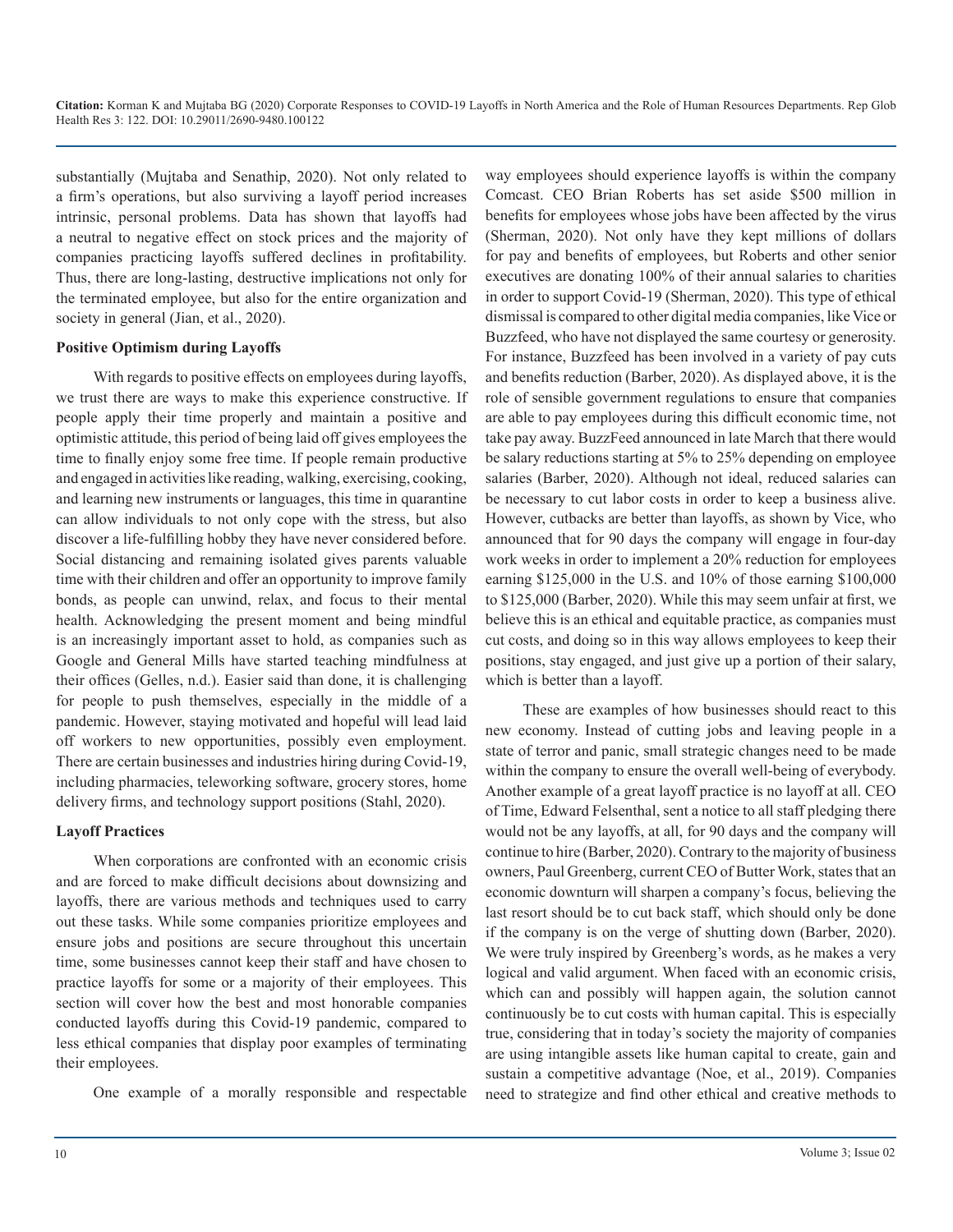deal with economic downturns and facilitate downsizing without cutting staff. One recommendation can be to implement computer software and other programs or tools that allow employees to work remotely from home. Similarly, the company can change a part of their business model to create more work or expand a current project. In all, supplementary approaches should be highly considered and monitored before resorting to layoffs.

WestJet is a company following this notion of utilizing human capital, as it rehires nearly 6,400 employees in order to help with federal wage subsidy (Dryden, 2020). CEO Ed Sims declared that even though there may not be sufficient amount of work for the rehired staff, the company realized the importance and positive effect it will have on the employees and the company itself. This is compared to a poorer example of layoff practices, as Cirque Du Soleil eliminated 95% of its workforce (MacFarlane, 2020). The service industry has been deeply affected by Covid-19 and Cirque Du Soleil has cancelled shows and trimmed its staff tremendously, as total layoffs are almost at 95% of their pre-coronavirus workforce (MacFarlane, 2020). Whether this is necessary or not is a debate in and of itself, however, the noble part of these layoffs occur after they are conducted. Cirque Du Soleil's statement emphasized the temporary nature of the layoff and was concerned about insurance coverage, ensuring workers have access to support programs (MacFarlane, 2020). Even though the company participated in a vast number of layoffs, it was the company's approach and reaction that made their layoffs morally correct. The company expressed concern over their employees by ensuring they had proper access to support programs and highlighted the layoffs momentary time. While it may have been necessary for the company to engage in layoffs, the method in which they were conducted demonstrates the company's commitment to its employees. These examples demonstrate how the difference between an ethical and unethical company does not reside in the decision to conduct layoffs but rather the manner in which they are performed.

 Table 3 provides examples of the most frequent and common layoffs and furloughs in some of the most well-known companies around the world during the initial Covid-19 lockdown period. The data are compiled by the authors from recently published company and newspaper reports regarding layoffs by North American firms and terminations are projected to increase in the United States once government assistance ends around September (unless the U.S. Congress provides more help to corporations to keep workers employed). Overall, this data demonstrates that the majority of large, successful and reputable companies are engaging in layoffs as a means of downsizing. In fact, this data proves how companies in various industries are responding to this changed economy in similar ways. Whether it is the airline industry, ride sharing apps or clothing stores, businesses are participating in layoffs or furloughs in order to keep the company alive.

| Company                              | Amount of Laid Off Employees / Personnel (March-June, 2020)                                                                                                          |  |  |
|--------------------------------------|----------------------------------------------------------------------------------------------------------------------------------------------------------------------|--|--|
|                                      | U.S. Labor Department report:                                                                                                                                        |  |  |
| Private & Public School Teachers and | 469,000 public school teachers and personnel lost jobs in April                                                                                                      |  |  |
| Staff (Friedman, 2020)               | 457,000 teachers and other school personnel lost their jobs at private schools                                                                                       |  |  |
|                                      | 176,000 professors and other employees at public state colleges and universities also lost their jobs                                                                |  |  |
| Boeing (Borden & Akhtar, 2020)       | Laid off nearly 7,000 employees on May 27, 2020                                                                                                                      |  |  |
| Norwegian Airlines                   | Announced the temporary layoff of 90% of its workforce on March 16, amounting to 7,300 employ-<br>ees.                                                               |  |  |
| Scandinavian Airlines (SAS)          | Announced that it would temporarily lay off 10,000 employees — 90% of its staff                                                                                      |  |  |
| Virgin Atlantic Airlines             | Announced it would cut 3,150 jobs on May 5, in addition to retiring its iconic Boeing 747-700 planes<br>a year early.                                                |  |  |
| Air Canada                           | Set to lay off more than 5,100, or 50%, of its flight crew on March 19.                                                                                              |  |  |
| <b>United Airlines</b>               | Expects to lay off at least 30% or some 3,400 employees on its administrative staff on October 1.                                                                    |  |  |
| Uber                                 | Uber announced removing 3,700 jobs (14% of its workforce), CEO Dara Khosrowshahi announced<br>on May 18 that he will cut 3,000 additional jobs and close 45 offices. |  |  |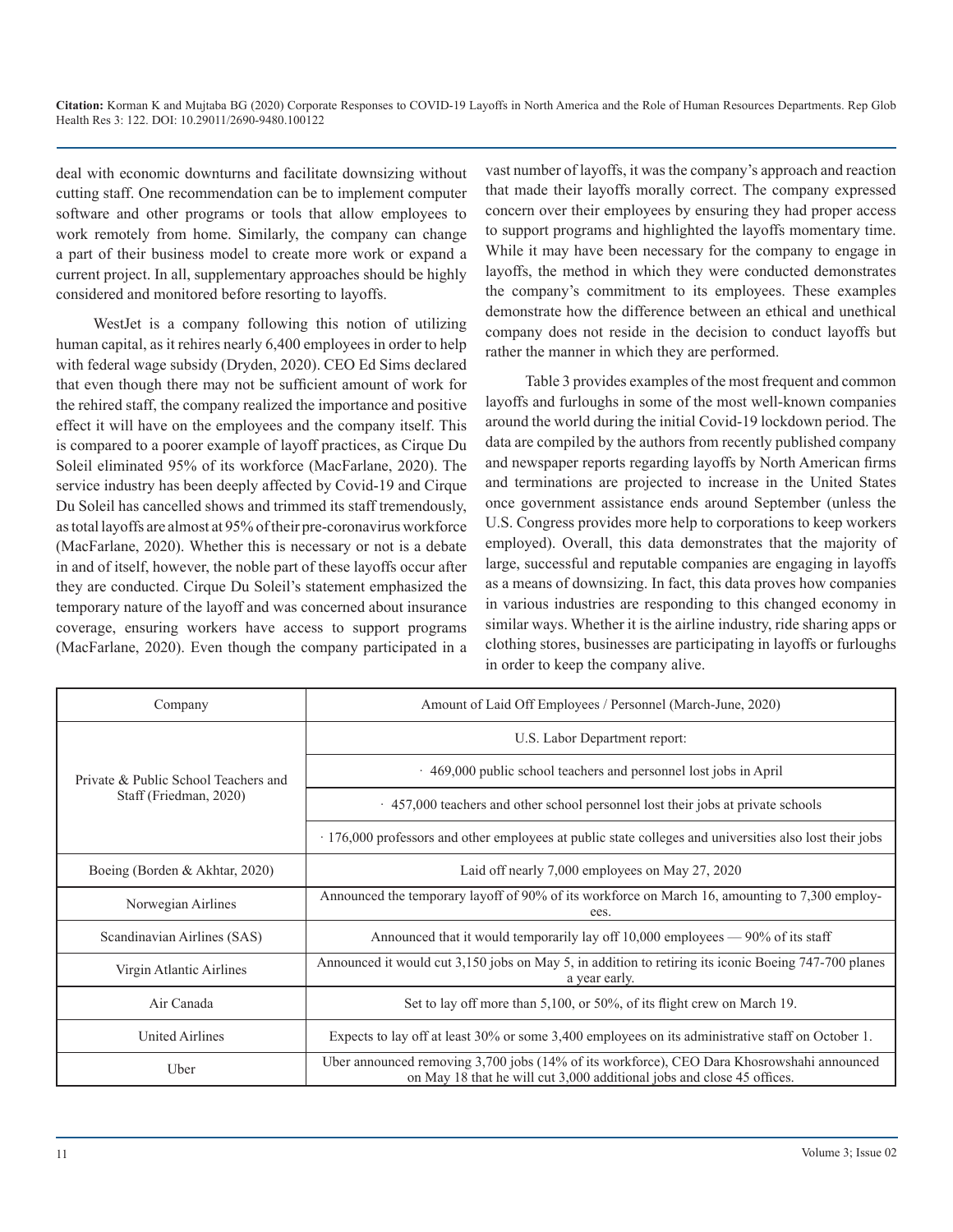| Lyft                                | Cutting off 982 employees and furloughing another 288, accounting for 17% of the company's work-                                      |
|-------------------------------------|---------------------------------------------------------------------------------------------------------------------------------------|
| Airbnb                              | Planned to lay off roughly 25% of its workforce, or 1,900 employees, on May 5.                                                        |
| TripAdvisor                         | Laying off more than 900 of its employees, amounting to a quarter of its workforce.                                                   |
| Hertz                               | Plans to lay off 10,000 employees on April 20.                                                                                        |
| <b>JCPenny</b>                      | JCPenney started furloughing workers and confirmed it would continue to furlough a "significant por-<br>tion" of its 85,000 employees |
| <b>Under Armor</b>                  | Temporarily lay off about 6,700 employees starting April 12.                                                                          |
| Sephora                             | Performed over 3,000 layoffs across the US via conference call on March 31.                                                           |
| Cirque du Soleil                    | Announced it is laying off 95% of its 4,679 person staff on March 19                                                                  |
| Pebblebrook Hotel Trust             | Laid off 50% of its 8,000 employees on March 17 and may need to lay off an additional 2,000 em-<br>ployees                            |
| <b>GE</b>                           | Plans on reducing approximately 10% of its aviation unit's workforce, amounting to about 2,500<br>employees, on March 23.             |
| Sonder                              | Laid off or furloughed 400 people — one third of its workforce — on March 24                                                          |
| Macy's                              | The company plans to be furloughing most of its 125,000 employees on March 30.                                                        |
| Sotheby's                           | Furloughing 200 people or 12% of its workforce as of April 1, according to the Wall Street Journal.                                   |
| Walt Disney World (Siemaszko, 2020) | Furloughs 100,000 theme park and hotel workers amid coronavirus shutdown                                                              |
| General Motors (Macleans, 2020)     | Announced all production will be suspended, impacting 4,000 jobs.                                                                     |
| Ford Motors Co.                     | Shut down all production in Canada, affecting 6,900 workers.                                                                          |
| Toyota Motor Corp                   | Suspended all operations in Canada affecting 8,000 workers.                                                                           |
| Fiat Chrysler                       | Suspended operations and lays off 8,900 workers.                                                                                      |
| Cineplex                            | Laid off all part-time staff, roughly 11,000 jobs,                                                                                    |
| Bombardier                          | Quebec transportation giant laid off 12,400 workers in Canada.                                                                        |
| Indigo Books & Music                | Laid off 5,200 staff, or about 75 per cent of its workforce. On April 13 Indigo said it is rehiring 545<br>workers.                   |
| Reitmans (Canada) Ltd.              | Plans to lay off 90% of its retail store employees and 30% of head office staff                                                       |
| Gap Inc.                            | Laid off 80,000 employees in Canada and the U.S.                                                                                      |

**Source:** Self-made table based on recently published company and newspaper reports.

**Table 3:** Layoffs during the first few months of Covid-19 Coronavirus.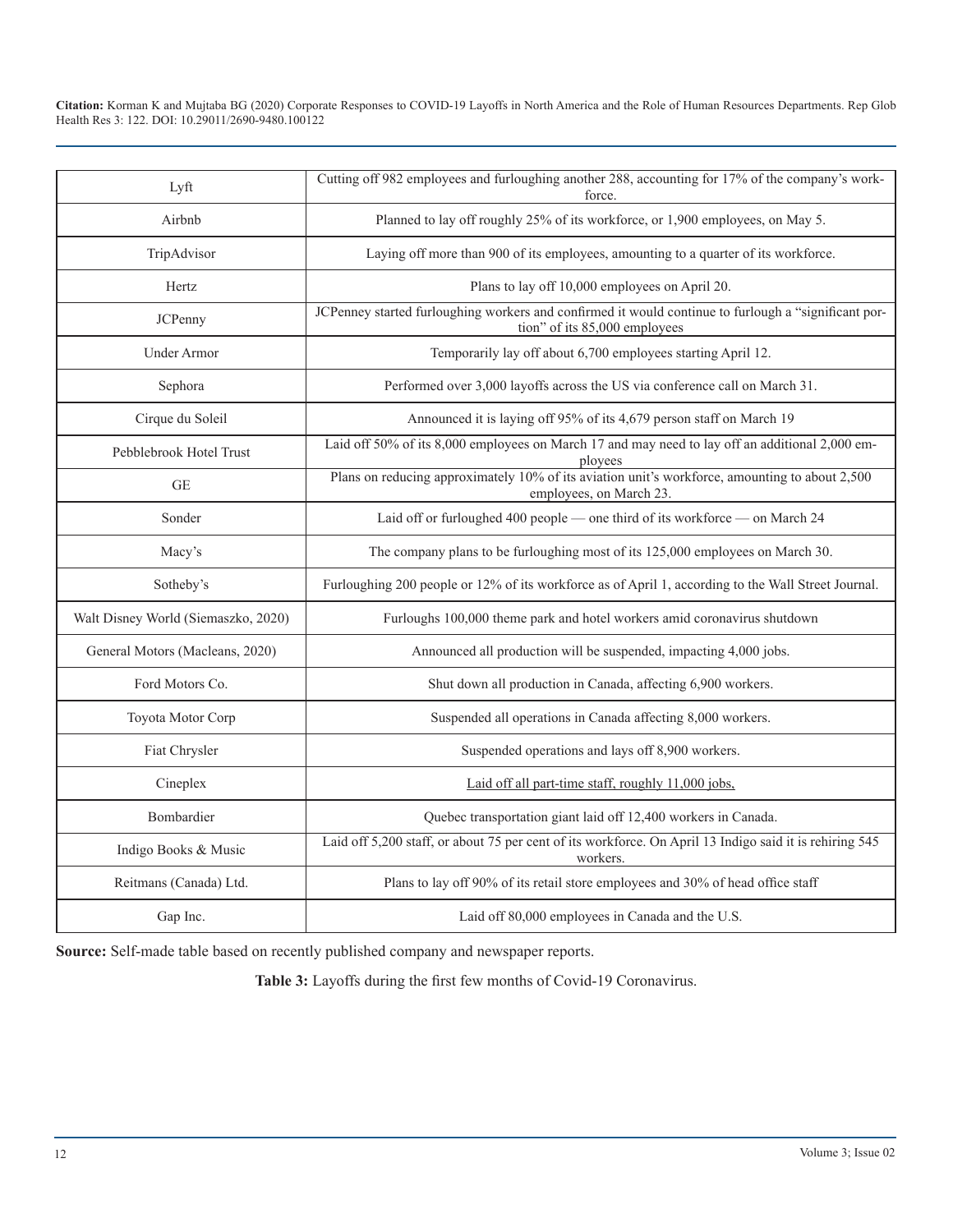#### **What can HR Professional's do during layoffs?**

Typically, when conducting layoffs within a company, HR professionals should assist employees in finding new employment or offer a temporary position at the company while the worker searches for new employment. However, during Covid-19, this may not be a feasible option, as the pandemic has caused a universal loss of jobs. Without many options available, HR professionals cannot aid in finding new jobs for all laid off personnel. However, there are several considerations that can be contemplated and practiced during layoffs in order to ease the pain and provide relief during this process.

Firstly, the delivery method in which HR professionals conduct the layoffs can have a significant impact on the employee's reaction. HR experts should ensure employee layoffs are done in person, instead of sending out mass emails, treating each employee as just another number. Face-to-face communication is vital in order for HR professionals to properly explain the current situation and reassure that jobs will resume once possible. In addition, this method should be accompanied with communication that is completely clear, honest, and open in order to avoid speculations or false remarks. Face-to-face communication correspondingly encourages interaction and allows each employee to ask questions and remain informed of following appropriate and consistent steps. Instead of simply notifying the worker they no longer have a secure position within the company, HR personnel must express concern and show they care. By reassuring the terminated employee that they will be rehired as soon as possible, workers can feel and remain more stable and secure. However, this sit-down technique may not always be achievable, considering Covid-19 came so quickly and abruptly. It may not have been possible to have in-person meetings with all employees as the virus had already spread dangerously. Therefore, if there is no time allotted and the layoff must be done via email, HR professionals should ensure to contact the employee directly and explain the circumstances over the phone or teleconference so the worker's questions can be answered. Adding this personal touch using a phone call is crucial, as the employee will feel the company truly cares about their future. Furthermore, HR should consider any opportunities within the company, as HR personnel should explore additional roles in the organization that the employee can transfer into immediately. HR should attempt to arrange appropriate severance packages including career transition support benefits (Mujtaba and Senathip, 2020).

Secondly, routine phone calls to check up on employees throughout the layoff period can lead to feelings of comfort, while alleviating some of the undue stress. Communicating the company's current state, level of progression, and time left until work resumes can help the dismissed workers deal with the difficult process. These kinds of actions can also increase employees' satisfaction and commitment to the company, as they will feel a sense of loyalty. If possible, HR professionals should try and give employees a certain amount of pay, before or during, in order to reduce the amount of financial strain on unemployed workers. For instance, since they shut down all business units due to Covid-19, Comcast announced a \$500 million fund to support employees (Sherman, 2020). In all, with few options available, HR professionals should try to express concern when letting go of any employee. Covid-19 has made these practices difficult, however committing to employees and thinking about their long-term wellbeing will be very beneficial in the end.

During layoffs, HR professionals should also place extreme emphasis on the remaining workforce, while creating plans to move forward. Considering the negative effects occurring to the remaining staff after layoffs occur, it is important that HR personnel explain to residual staff the current situation and answer any of their questions or concerns. As we have seen, employees working in this atmosphere of distress and freight compromises productivity and thus declines company success. However, if the company wants to remain strong and efficient, employees need to respect their employer and commit in order to work to the best of their ability. Thus, facing residual staff members and ensuring their work safety and security can help increase operational success throughout the layoff period. Managers should actively engage and involve those workers that remain in shaping the future of the company. Since operations have changed due to downsizing, managers should inquire what employees need in order to do their jobs, thus reassuring them of their role to avoid losing them through voluntary resignations which can increase dysfunctional employee turnover rates (Varelas, 2010).

Lastly, when determining who will be laid off, the HR department should be heavily involved in the strategic planning, implementation and overall supervision of the layoff process. The human resource department is at the root of any corporation, as its obligations are centered on the welfare of employees and all staff members involved in making the operations possible. Like the blood flowing through a human body, a company needs active living cells, meaning employees, working at highest capacity in order to maximize productivity and ensure operations continue to flow smoothly. Moreover, since layoffs have to align with the organization's business needs, human resources should be involved throughout the process, including pre-planning, initiations, announcement, implementation, supervision, and the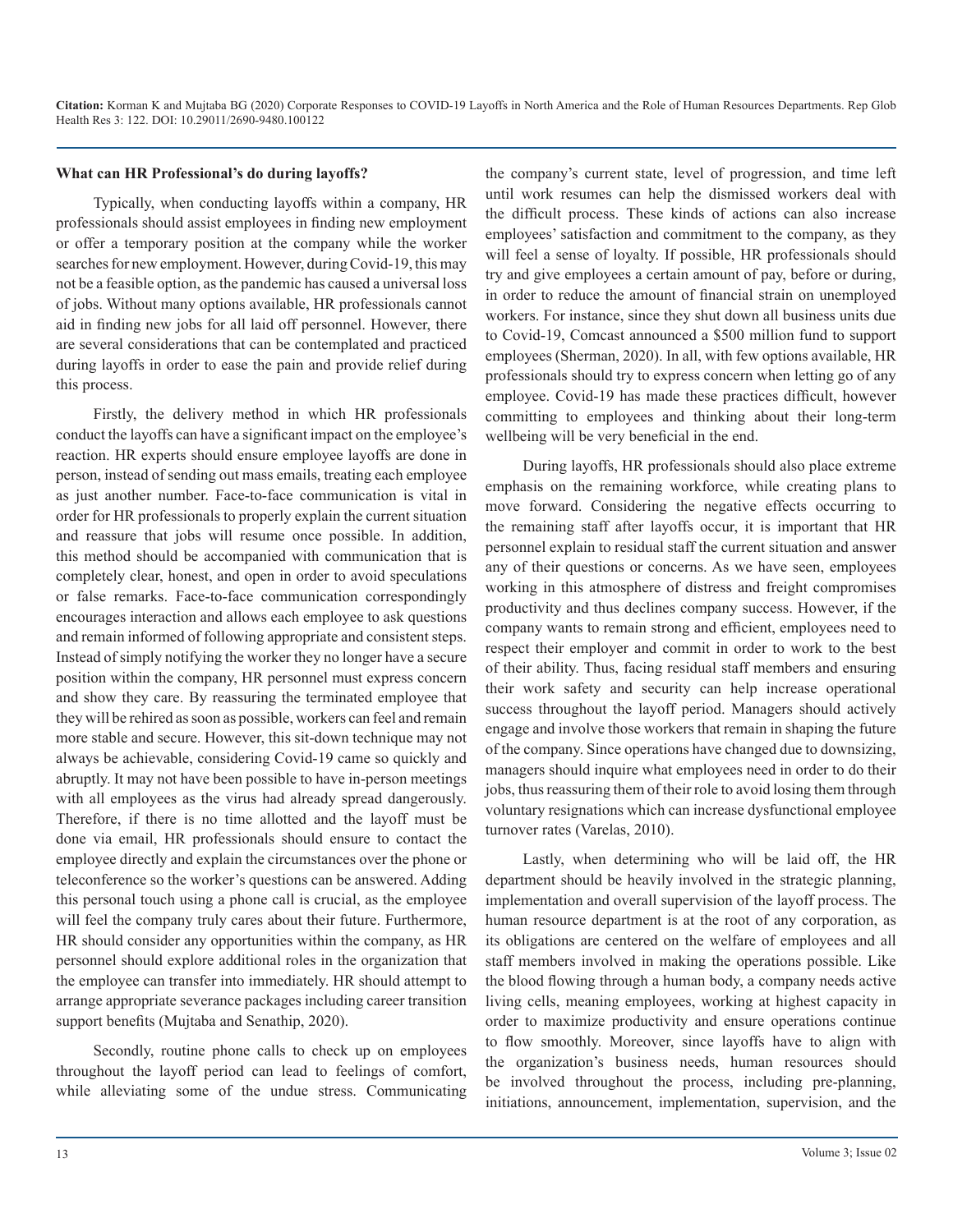aftereffects (Mujtaba and Senathip, 2020). It is apparent that the HR department plays a strong and vital role in the layoff process, as their extensive knowledge allows them to best determine who to lay off and make better business decisions that would be most viable for the company.

Managers and employers of socially responsible and ethical firms should try to ensure layoffs are a last resort, since the people who do the work are the company's biggest asset (Bond and Goldstein, 2015; Bercovici, 2013; Bergström & Arman, 2016; Bolsu, 2020; Chanet & Thomas, 2020; Conley, 2020). One executive explained that 'We are currently in an extraordinary situation; the world is basically put on hold. We have worked hard to build this team, and we wanted to find a way to cut costs without leaving our employees alone in an uncertain world and having to hire the same people when the crisis is over' (Lamp, 2020).

Overall, when layoffs are needed because of the Covid-19 pandemic or other reasons to save the company, make sure to give as much notice as possible so those employees who are impacted can start planning, applying for vacant positions within the firm, and/or seek job openings in other industries. HR professional and managers can assist with outplacement services like supporting employees with their resumes and coaching them on how to properly present themselves during interviews and providing appropriate letters of recommendation. The HR department can assure employees and prospective firms that will hire the workers that they were laid off due to the pandemic and not their job performance (Peterson, 2020).

Research has demonstrated that any layoff can cause lasting trust issues in an individual; and we know that job loss can result in weight gain, fatigue and weakened immune system for workers that must rethink their career options (Lamp, 2020). So, if you happen to be in a position of being involved in layoffs, remember to be transparent, show compassion, be kind, and offer as much support as you possibly can to employees who are negatively impacted by the terminations. The GNC organization is also going through bankruptcy and reorganization; as a result, they are closing nearly 20 of their stores in the South Florida region. One of the managers, Ms. Elaine, mentioned to the second author on July 17, 2020 that her store is closing and she was offered the option of moving to another location, within the same city, as an employee with a lower salary until another management position becomes available. In extreme circumstances such as what Elaine and her organization are going through can be very challenging, stressful and yet understandable as she has been fully engaged in the process from the outset. Elaine is certainly not happy that she

is losing her management position, but she appears content that she can continue earning partial income while hoping that better opportunities become available as soon as this pandemic is over.

At any time, dealing with layoffs should be handled very delicately and with the highest levels of professionalism. Regardless of the reason for downsizing, HR professionals should practice effective strategies that will make the layoff easier to handle as well as protect the organization against possible legal action (De Leon, 2020; Diamond, 2020; Fallon, 2020; Families First Coronavirus Response Act, 2020; Foran, Raju, Byrd, & Barrett, 2020; Gimbel, 2020; Greesonbach, 2020; Gregory, 2020; Grossman, 2020; Iacurci, 2020). Varelas (2010) provides a number of practical recommendations that employers, managers, and HR professionals should use during those times. Some of those strategies and recommendations include the following:

- 1. Have a well-thought-out plan. Organizations must understand that re-organization is imminent and must also seek legal counsel to understand and avoid any repercussions.
- 2. Remain objective. HR professionals should encourage managers to make decisions for layoffs based on legitimate reasons such as need and productivity instead of personal reasons.
- 3. Treat employees with respect and dignity. Always treat all employees with respect and give them the opportunity to leave with dignity.
- 4. Communicate clearly and honestly. Transparency during difficult times is respected and earns trust. HR professionals should ensure that the rumor mill does not damage the organization's reputation and negatively affect employee behavior.
- 5. Re-recruit remaining staff for additional responsibilities and promotions. When employees are laid off, remaining employees feel as if they could be the next ones gone in a future wave. HR professionals should help the organization support employees and explain just how their existence and roles will mold the future of the organization.

Human Resource Management (HRM) practices and jobs in all areas have been altered, changed or has somehow been affected by the impacts of Covid-19. This crisis has forced individuals, families, workers, and organizations to depend on each other as well as the leaders that they have elected to bring cities, states and nations through this dark time.

### **Conclusion**

To conclude, prior to executing a downsizing strategy or policy, managers and top executives need to accurately evaluate and determine which employees should be dismissed and which should remain in order for the business to continue operating as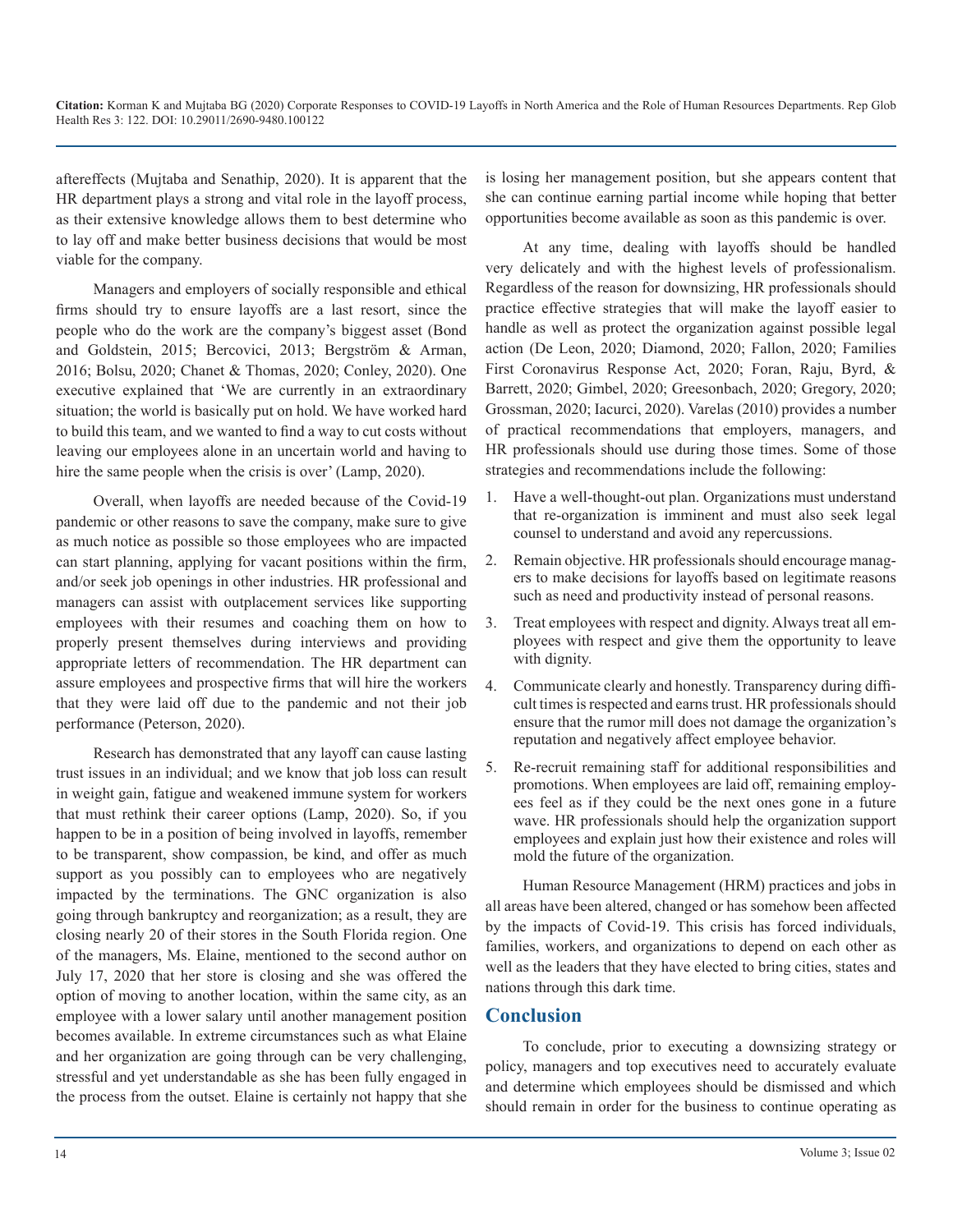smoothly as possible. Taking into account the negative outcomes on the remaining workforce after the layoffs, managers should place substantial emphasis on the working staff. Among surviving employees, downsizing creates a high level of stress, along with poor morale and even guilt. Considering these unconstructive emotions, along with operations being altered due to missing personnel, HR should try to instill confidence in staff members, assure employees of their value to the organization, and communicate to all workers the company's reasons and rationale for the layoff. Moreover, throughout the process of layoffs, managers must keep communication open, honest and frequent in order to keep work relationships strong and prosperous. Employees must be able to trust their employers and managers, or group dynamics and teamwork can be negatively modified. Since company success is often on the decline in some industries during unexpected pandemics and subsequent downsizing, it is more important than ever for employees to work together and be productive.

It is also important to acknowledge that this study was limited to published literature and a qualitative observation of best practices across Canadian organizations and firms in the United States. Future researchers can distribute a quantitative survey to laid-off employees to obtain their perceptions and feedback on what went well and how human resources professionals can better serve their employees and firms during future pandemics.

We encourage public sector leaders at the federal level to first [work on preventing the spread of Covid-19 coronavirus as this is](https://acl.gov/COVID-19)  the best way for the economy to go back to some sense of normalcy [more quickly. Overall, while providing robust economic stimulus](https://digiday.com/media/everyone-feels-the-pain-major-digital-publishers-enact-pay-and-benefits-cuts-to-stanch-the-bleeding/)  packages might be necessary from time to time to assist working [adults who have lost their jobs and the those whose income falls](https://www.emerald.com/insight/content/doi/10.1108/02683940010305289/full/html)  near the poverty level, it is not sufficient to curb the negative impact [of Covid-19 on the economy. As such, government policymakers](https://onlinelibrary.wiley.com/doi/abs/10.1111/jofi.12303)  should strategically assist governors, hospitals, schools, and [local leaders through a national and cohesive collective plan to](https://www.businessinsider.in/thelife/news/the-coronavirus-outbreak-has-triggered-unprecedented-mass-layoffs-and-furloughs-here-are-the-major-companies-that-have-announced-they-are-downsizing-their-workforces-/slidelist/75459304.cms)  effectively test people who might have contracted the Covid-19 virus, treat people who are infected, and to trace the contacts of [infected individuals so they can self-isolate for two to three weeks](https://www.forbes.com/sites/jeffbercovici/2013/08/09/layoffs-begin-as-aol-looks-to-close-or-sell-400-patch-sites/#655dd2456835)  in order to reduce and eliminate the spread of this virus. Overall, we recommend focusing on prevention first and then the stimulation of the economy as well as opening of schools.

We know that managers focus on effective planning, organizing, leading, and controlling as their main functions in [human resource departments as well as in general management.](https://www.wsj.com/articles/unemployment-benefits-what-to-know-about-the-coronavirus-bill-11585256520?mod=article_inline)  These management functions equally apply to private sector [leaders and public sector elected officials. While this article did](https://www.commondreams.org/news/2020/03/30/facing-layoffs-general-electric-workers-demand-company-put-them-work-producing) 

not focus on the role of politicians, it is clear that some elected officials around the globe (i.e., in Canada, New Zealand, Vietnam, Singapore, Germany, Thailand, and many others) have been more successful in reducing the negative impact of Covid-19 in their nations. On the other side, since there has not been a national cohesive federal response to this coronavirus in the United States by the current administration, we have already lost over 135,000 Americans to Covid-19 virus and we are further sinking deeper and deeper into this crisis due to political partisanship, mismanagement and incompetent leadership. As such, our public officials in the United States of America have not managed this pandemic well. Consequently, future researchers can focus on identifying best practices by public officials in managing Covid-19 from around the globe.

**Author Contributions:** The original concept was initiated by the first author as part of her graduate research. The authors have equally contributed to the development of this manuscript.

**Funding:** There is no funding for this research as it was sponsored by the authors.

**Acknowledgments:** We would like to thank the blind peer reviewers and editors for their critical reviews, suggestions, and recommendations in making this paper more practical and academically stronger.

**Conflicts of Interest:** The authors declare no conflict of interest.

#### **References**

- 1. [Administration for Community Living. \(2020\). Coronavirus Disease](https://acl.gov/COVID-19)  2019 (COVID-19). (n.d.).
- 2. [Barber K \(2020\) Everyone feels the pain': Major digital publishers en](https://digiday.com/media/everyone-feels-the-pain-major-digital-publishers-enact-pay-and-benefits-cuts-to-stanch-the-bleeding/)act pay and benefits cuts to stanch the bleeding. DIGIDAY.
- 3. [Baruch Y, Hind P \(2000\) Survivor Syndrome'—A Management Myth?](https://www.emerald.com/insight/content/doi/10.1108/02683940010305289/full/html)  Journal of Managerial Psychology 15: 29-45.
- 4. [Bond P, Goldstein I \(2015\) Government intervention and information](https://onlinelibrary.wiley.com/doi/abs/10.1111/jofi.12303)  aggregation by prices. The Journal of Finance 70: 2777-2812.
- 5. [Borden T, Akhtar A \(2020\) The coronavirus outbreak has triggered](https://www.businessinsider.in/thelife/news/the-coronavirus-outbreak-has-triggered-unprecedented-mass-layoffs-and-furloughs-here-are-the-major-companies-that-have-announced-they-are-downsizing-their-workforces-/slidelist/75459304.cms)  unprecedented mass layoffs and furloughs. Here are the major com[panies that have announced they are downsizing their workforces.](https://www.businessinsider.in/thelife/news/the-coronavirus-outbreak-has-triggered-unprecedented-mass-layoffs-and-furloughs-here-are-the-major-companies-that-have-announced-they-are-downsizing-their-workforces-/slidelist/75459304.cms)  [Business Insider.](https://www.businessinsider.in/thelife/news/the-coronavirus-outbreak-has-triggered-unprecedented-mass-layoffs-and-furloughs-here-are-the-major-companies-that-have-announced-they-are-downsizing-their-workforces-/slidelist/75459304.cms)
- 6. [Bercovici J \(2013\) Layoffs Begin As AOL Looks To Close Or Sell 400](https://www.forbes.com/sites/jeffbercovici/2013/08/09/layoffs-begin-as-aol-looks-to-close-or-sell-400-patch-sites/#655dd2456835)  Patch Sites. Forbes.
- 7. [Bergström O, Arman R \(2016\) Increasing commitment after downsiz](https://www.tandfonline.com/doi/abs/10.1080/14697017.2016.1252784)[ing: the role of involvement and voluntary redundancies. Journal of](https://www.tandfonline.com/doi/abs/10.1080/14697017.2016.1252784)  [Change Management 1-24](https://www.tandfonline.com/doi/abs/10.1080/14697017.2016.1252784).
- 8. [Bolsu R \(2020\) 7 HR Tips for Handling Employee Layoffs](https://blog.namely.com/blog/7-hr-tips-for-handling-employee-layoffs).
- 9. [Chanet S & Thomas P \(2020\) Unemployment Benefits: What to Know](https://www.wsj.com/articles/unemployment-benefits-what-to-know-about-the-coronavirus-bill-11585256520?mod=article_inline)  About the Coronavirus Relief Package. WSJ.
- 10. [Conley J \(2020\) Facing Layoffs, General Electric Workers Demand](https://www.commondreams.org/news/2020/03/30/facing-layoffs-general-electric-workers-demand-company-put-them-work-producing)  Company Put Them to Work Producing Ventilators Instead.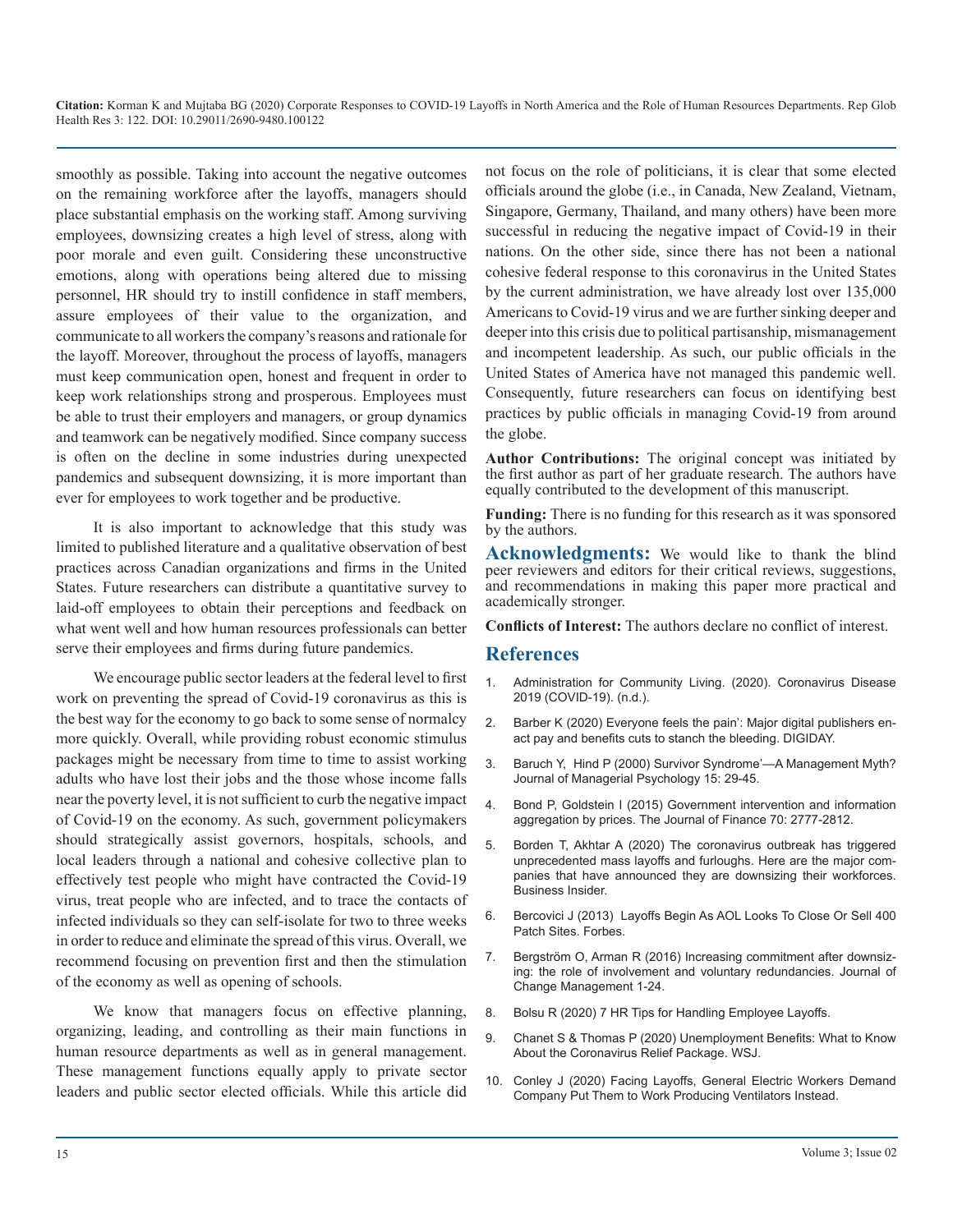- 11. [De Leon R \(2020\) Here's what every major company is doing about](https://www.cnbc.com/2020/03/13/workforce-wire-coronavirus-heres-what-every-major-company-is-doing-about-the-pandemic.html)  the coronavirus pandemic. CNBC.
- 12. [Diamond J \(2020\) Mnuchin warns senators' lack of action could result](https://edition.cnn.com/2020/03/17/politics/steven-mnuchin-unemployment-warning-coronavirus/index.html)  in 20% unemployment rate, source says. CNN.
- 13. [Dryden J \(2020\) WestJet to rehire nearly 6,400 workers with help of](https://www.cbc.ca/news/canada/calgary/westjet-airline-layoffs-jobs-cut-covid-calgary-1.5527291)  federal wage subsidy. CBC News.
- 14. [Fallon N \(2020\) How to Handle COVID-19 Layoffs and Furloughs](https://www.uschamber.com/co/run/human-resources/handling-coronavirus-layoffs).
- 15. [Families First Coronavirus Response Act: Employer Paid Leave Re](https://www.dol.gov/agencies/whd/pandemic/ffcra-employer-paid-leave)quirements (2020).
- 16. [Foran C, Raju M, Byrd H, Barrett T \(2020\) Trump signs historic \\$2](https://edition.cnn.com/2020/03/27/politics/coronavirus-stimulus-house-vote/index.html) trillion stimulus after Congress passes it Friday.
- 17. [Friedman Z \(2020\) 1 Million Teachers And Staff Lost Their Job In April.](https://www.forbes.com/sites/zackfriedman/2020/06/05/teachers-unemployed-colleges-schools/#58fb46973dff)  [Online] Forbes. Retrieved June 15th 2020.,
- 18. [Gelles D \(n.d.\) How to Be More Mindful at Work. The New York](https://www.nytimes.com/guides/well/be-more-mindful-at-work)  [Times.](https://www.nytimes.com/guides/well/be-more-mindful-at-work)
- 19. [Gimbel M \(2020\) 4.4 Million Americans Filed For Unemployment Last](https://www.forbes.com/sites/marthagimbel/2020/04/23/number-of-new-unemployment-insurance-claims-falls-but-remains-in-the-millions/#77fd4bc1745c)  Week: More Than 26 Million Have Lost Their Jobs Since Mid-March.
- 20. [Greesonbach S \(2020\) 4 Strategies to Try Before layoffs and the Pros](https://www.glassdoor.com/employers/blog/4-strategies-to-try-before-layoffs-and-the-pros-and-cons-of-each/)  and Cons of Each.
- 21. [Government of Canada \(2020\) Canada Emergency Response Benefit.](https://www.canada.ca/en/services/benefits/ei/cerb-application.html)  Government of Canada.
- 22. [Government of Canada \(2020\) Canada Emergency Wage Subsidy](https://www.canada.ca/en/revenue-agency/services/subsidy/emergency-wage-subsidy.html)  (CEWS). Government of Canada.
- 23. [Gregory J \(2020\) Disney World to furlough many theme park employ](https://www.themeparktribune.com/disney-world-to-furlough-many-theme-park-employees-starting-april-19/)ees starting April 19.
- 24. [Grossman AL \(2020\) Steps to Take Now to Prepare Yourself for a Fur](https://www.frugalconfessions.com/unemployed/prepare-yourself-for-a-furlough/)lough.
- 25. [Iacurci G \(2020\) Millions of Americans could lose their jobs in a coro](https://www.cnbc.com/2020/03/16/millions-of-americans-could-lose-their-jobs-in-a-coronavirus-recession.html)navirus recession. Many won't get severance pay.
- 26. Jian Z, Wang X, Wang H, Lu G, Wang G, et al. (2020) The Impact and Opportunities of COVID-19 on China. Journal of Service Science and Management 13: 558-566.
- 27. [Johnson G \(2020\) COVID-19: Why we need exercise now more than](https://www.straight.com/life/1375581/covid-19-why-we-need-exercise-now-more-ever)  ever - 9 tips to get your workout in amid physical distancing, social [isolation. The Georgia Straight](https://www.straight.com/life/1375581/covid-19-why-we-need-exercise-now-more-ever).
- 28. [Jones C \(2020\) What 47 Million People Being Laid Off Looks Like](https://www.forbes.com/sites/chuckjones/2020/03/31/what-47-million-people-being-laid-off-looks-like/#6330532d58b8).
- 29. [Knight R \(2020\) How to Manage Coronavirus Layoffs with Compas](https://hbr.org/2020/04/how-to-manage-coronavirus-layoffs-with-compassion?ab=hero-main-text)sion. Harvard Business Review.
- 30. [Koc C \(2020\) Turkey to Temporarily Ban Layoffs, Offers Help Seen](https://www.bloomberg.com/news/articles/2020-04-08/turkey-to-temporarily-ban-layoffs-with-virus-cases-near-40-000)  as Pittance.
- 31. [Lamp M \(2020\) How to Manage Layoffs Humanely and Remotely Dur](https://jobbatical.com/resources/how-to-manage-layoffs-humanely-and-remotely-during-covid-19)ing COVID-19.
- 32. [Maclean's \(2020\) COVID-19: Canada layoff tracker. \[Online\] Ma](https://www.macleans.ca/economy/covid-19-canada-layoff-tracker/)clean's.
- 33. [MacLellan L \(2020\) The Risk of Thinking of Your Job as a Higher Call](https://qz.com/work/1528263/the-risk-of-thinking-of-your-job-as-a-higher-calling/)ing.
- 34. [McQuerrey L \(2019\) Advantages & Disadvantages of Laying Off Em](https://bizfluent.com/info-11415369-advantages-disadvantages-laying-off-employees.html)[ployees.](https://www.cnbc.com/2020/03/13/workforce-wire-coronavirus-heres-what-every-major-company-is-doing-about-the-pandemic.html)
- 35. [McCarthy K \(2020\) Everyday things we miss, took for granted and](https://abcnews.go.com/Health/things-miss-coronavirus-normal-feel/story?id=69746289)  [can't wait to have back after coronavirus. ABC News](https://edition.cnn.com/2020/03/17/politics/steven-mnuchin-unemployment-warning-coronavirus/index.html).
- 36. [McCue TJ \(2020\) Sadness And Loneliness: Here Is How You Can](https://www.forbes.com/sites/tjmccue/2020/04/30/sadness-and-loneliness-here-is-how-you-can-fight-it-during-2020-shutdowns/#2fbfa55d4892)  [Fight Them During 2020 Shutdowns. Forbes](https://www.cbc.ca/news/canada/calgary/westjet-airline-layoffs-jobs-cut-covid-calgary-1.5527291).
- 37. [Miller C \(2020\) The Effect of COVID-19 on the U.S. Economy](https://www.fpri.org/article/2020/03/the-effect-of-covid-19-on-the-u-s-economy/).
- 38. [Mujtaba BG \(2014\) Managerial Skills and Practices for Global Leader](https://nsuworks.nova.edu/hcbe_facbooks/89/)[ship. ILEAD Academy: Florida.](https://www.dol.gov/agencies/whd/pandemic/ffcra-employer-paid-leave)
- 39. [Mujtaba BG and Senathip T \(2020\) Layoffs and Downsizing Implica](https://www.scirp.org/journal/paperinformation.aspx?paperid=99284)[tions for the Leadership Role of Human Resources.](https://edition.cnn.com/2020/03/27/politics/coronavirus-stimulus-house-vote/index.html) Journal of Service [Science and Management 13: 209-228](https://www.scirp.org/journal/paperinformation.aspx?paperid=99284).
- 40. [Night Rebecca \(2020\) How to manage Coronavirus Layoffs with Com](https://www.forbes.com/sites/zackfriedman/2020/06/05/teachers-unemployed-colleges-schools/#58fb46973dff)passion. Howard Business Review Articles, 1-7.
- 41. [Noe RA, Hollenbeck JR, Gerhart B, Wright PM \(2019\) Human Re](https://www.amazon.com/Human-Resource-Management-Competitive-Advantage/dp/0078029252)-sourceManagement: Gaining a Competitive Advantage (11<sup>th</sup> edition). [McGraw-Hill: United States](https://www.amazon.com/Human-Resource-Management-Competitive-Advantage/dp/0078029252).
- 42. Ochoa Rolando M (2020) Crunching the Numbers June 2 2020 [Covid-19. Personal Communication with the Author. Email: rochoajr@](https://www.glassdoor.com/employers/blog/4-strategies-to-try-before-layoffs-and-the-pros-and-cons-of-each/) aol.com
- 43. [Peterson K \(2020\) How to Handle Layoffs Caused By COVID-19 -](https://www.bamboohr.com/blog/how-to-handle-layoffs/) BambooHR Blog.
- 44. [Paydos T \(2020\) The Essential Role of Government during COVID-](https://www.forbes.com/sites/ibm/2020/04/13/the-essential-role-of-government-during-covid-19/#2c79a5c114ad)19.
- 45. [Rainey R \(2020\) Jobless claims reach 22 million over four weeks](https://www.politico.com/news/2020/04/16/coronavirus-unemployment-claims-numbers-190026).
- 46. [Ramlall S, Haas H \(2020\) The Impact of Layoffs. Hamline University-](https://www.hamline.edu/HUNewsDetail.aspx?id=4294968349)[News. Retrieved May 15, 202](https://www.frugalconfessions.com/unemployed/prepare-yourself-for-a-furlough/)0
- 47. [Robison D \(2017\) The Daily | Case Western Reserve University.](http://thedaily.case.edu/layoffs-lead-to-higher-rates-of-violent-offenses-and-property-crimes-study/https:/thedaily.case.edu/layoffs-lead-to-higher-rates-of-violent-offenses-and-property-crimes-study/)  [Layoffs lead to higher rates of violent offenses and property crimes:](https://www.cnbc.com/2020/03/16/millions-of-americans-could-lose-their-jobs-in-a-coronavirus-recession.html)  [Study](http://thedaily.case.edu/layoffs-lead-to-higher-rates-of-violent-offenses-and-property-crimes-study/https:/thedaily.case.edu/layoffs-lead-to-higher-rates-of-violent-offenses-and-property-crimes-study/).
- 48. [Sherman A \(2020\) Comcast CEO Brian Roberts pledges \\$500 million](https://www.cnbc.com/2020/04/01/comcast-ceo-500-million-for-employee-jobs-impacted-by-coronavirus.html)  for employees whose jobs are impacted by coronavirus. CNBC.
- 49. [Siemaszko C \(2020\). Disney furloughs 100,000 theme park and hotel](https://www.nbcnews.com/news/us-news/disney-furloughs-100-000-theme-park-hotel-workers-amid-coronavirus-n1188236)  [workers amid coronavirus shutdown. NBC News](https://www.straight.com/life/1375581/covid-19-why-we-need-exercise-now-more-ever).
- 50. [Stahl A \(2020\) 4 Industries That Are Still Hiring In The Midst Of Covid-](https://www.forbes.com/sites/ashleystahl/2020/04/01/4-industries-who-are-still-hiring-in-the-midst-of-covid-19/#500c511615ee)19. Forbes.
- 51. Sutton S (2018) Best Practices for How to Lay Off Employees. Re[trieved From:](https://hbr.org/2020/04/how-to-manage-coronavirus-layoffs-with-compassion?ab=hero-main-text) [https://www.inc.com/sara-sutton-fell/3-best-practices](https://www.inc.com/sara-sutton-fell/3-best-practices-for-laying-off-)[for-laying-off-](https://www.inc.com/sara-sutton-fell/3-best-practices-for-laying-off-) employees.html
- 52. [Sucher SJ, Gupta S \(2019\) A Better, Fairer Approach to Layoffs](https://hbr.org/2018/05/layoffs-that-dont-break-your-company).
- 53. [Siemaszko C \(2020\) Disney furloughs 100,000 theme park and hotel](https://www.nbcnews.com/news/us-news/disney-furloughs-100-000-theme-park-hotel-workers-amid-coronavirus-n1188236) workers amid coronavirus shutdown.
- 54. [Tappe A \(2020\) Another 4.4 million Americans filed for unemployment](https://edition.cnn.com/2020/04/23/economy/unemployment-benefits-coronavirus/index.html) benefits last week.
- 55. [Tarki A, Levy P, Weiss J \(2020\) The Coronavirus Crisis Doesn't Have](file:///C:/Users/B%20Phaneendra%20Reddy/Desktop/Tarki A, Levy P,  Weiss J (2020) The Coronavirus Crisis Doesn) to Lead to Layoffs. Harvard Business Review Digital Articles 2-6.